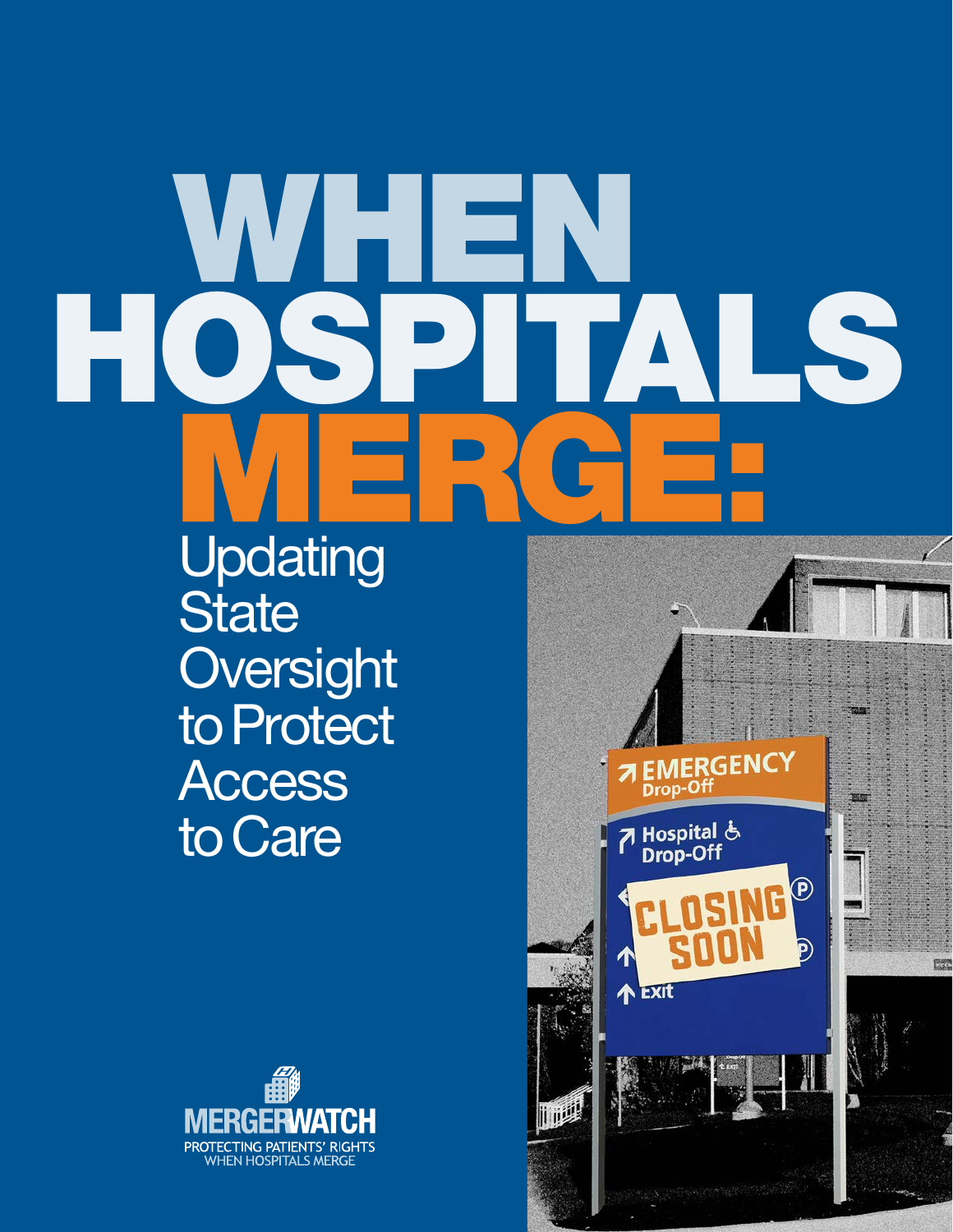# WHEN<br>OSDIT HOSPI MERGE: Updating State Oversight to Protect Access to Care

By Christine Khaikin, JD Lois Uttley, MPP, and Aubree Winkler, JD\* \*expected May 2016

Hospital Data Analysis by Patricia HasBrouck, MBA

Graphic Design by Brucie Rosch



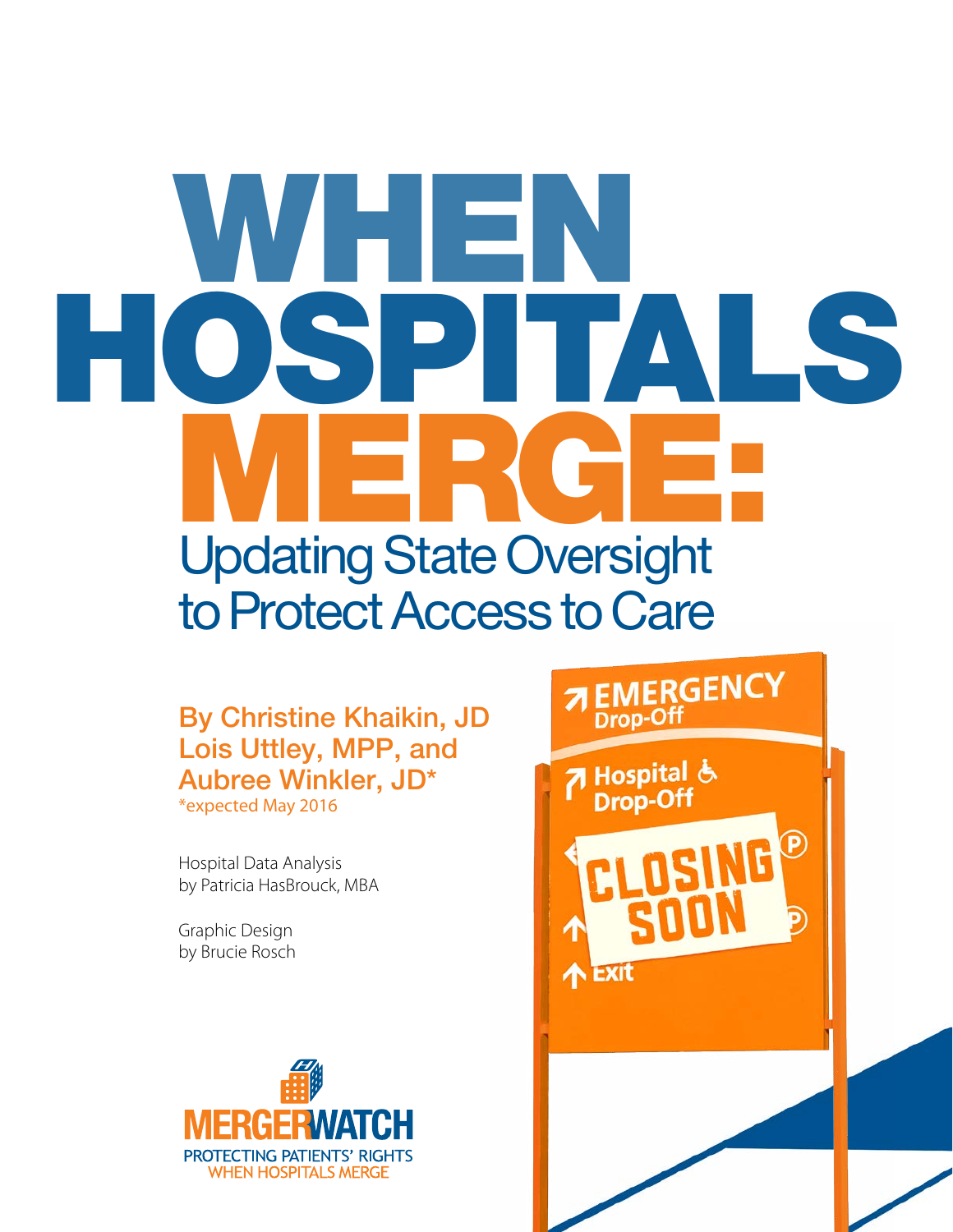# ACKNOWLEDGEMENTS

This report was made possible with generous funding support from the following foundations and donors: Alki Fund of the Rockefeller Family Fund, the Ford Foundation, the Robert Sterling Clark Foundation and Katharine S. Villers.

The authors wish to thank former MergerWatch Advocacy Coordinator Sheila Reynertson for recognizing the need for this research and getting the project started. Special thanks go the following people for their suggestions on improving the report: Jessica Curtis, Michele Craig.

The authors also wish to thank Ali Harris for his assistance with the state grading system as well as former MergerWatch interns Chelsea Ebin, Sarina Singh, and Ciara Johnson for their research and editing support.

An abbreviated version of this report appeared in the March 2016 issue of the American Medical Association Journal of Ethics. Available at: <http://journalofethics.ama-assn.org/2016/03/pfor3-1603.html>

#### www.WhenHospitalsMerge.org

The MergerWatch Project 475 Riverside Dr Suite 1600 New York, NY 10115

©2016 The MergerWatch Project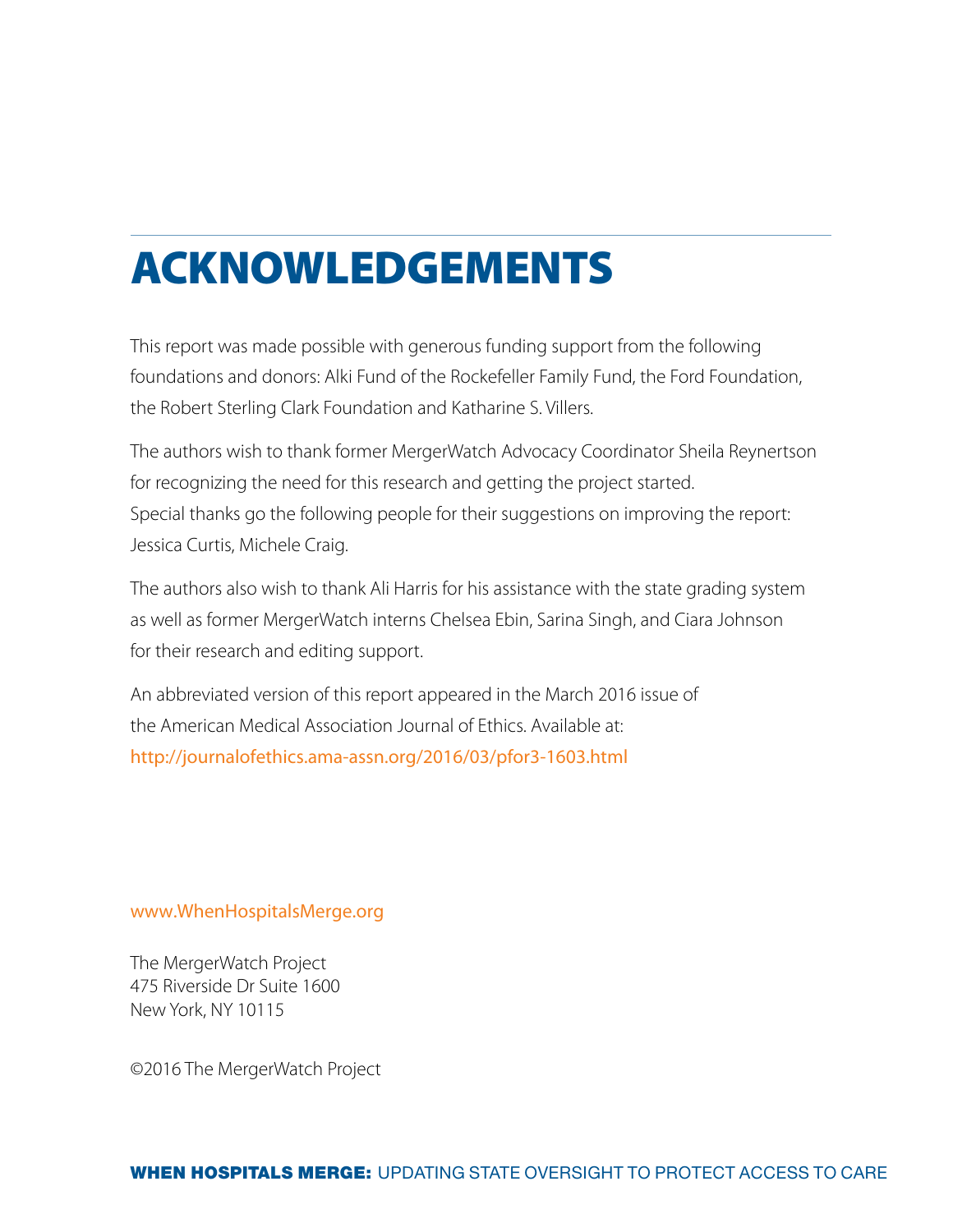# TABLE OF CONTENTS

| <b>Executive Summary</b>                                                        | 4  |
|---------------------------------------------------------------------------------|----|
| The Background: Hospital Consolidation is the New Normal                        | 10 |
| <b>Certificate of Need Programs: A National Survey</b>                          | 15 |
| History of Certificate of Need programs                                         | 15 |
| Which types of hospital transactions require Certificate of Need review?        | 16 |
| Which designated agency conducts Certificate of Need review in a state?         | 18 |
| What are the criteria for review under CON in the state?                        | 19 |
| How is the public notified and engaged in Certificate of Need review?           | 20 |
| State grades                                                                    | 23 |
| <b>Model Policies and Action Steps for Advocates</b>                            | 26 |
| Model Certificate of Need policies<br>for the new era of hospital consolidation | 26 |
| Action steps for advocates                                                      | 29 |
| <b>APPENDIX</b>                                                                 | 30 |
| Methodology                                                                     | 30 |
| Other state level review of hospital transactions                               | 32 |
| CON-like review in California                                                   | 32 |
| Attorney General review of charitable assets                                    | 32 |
| Anti-trust review of hospital transactions                                      | 33 |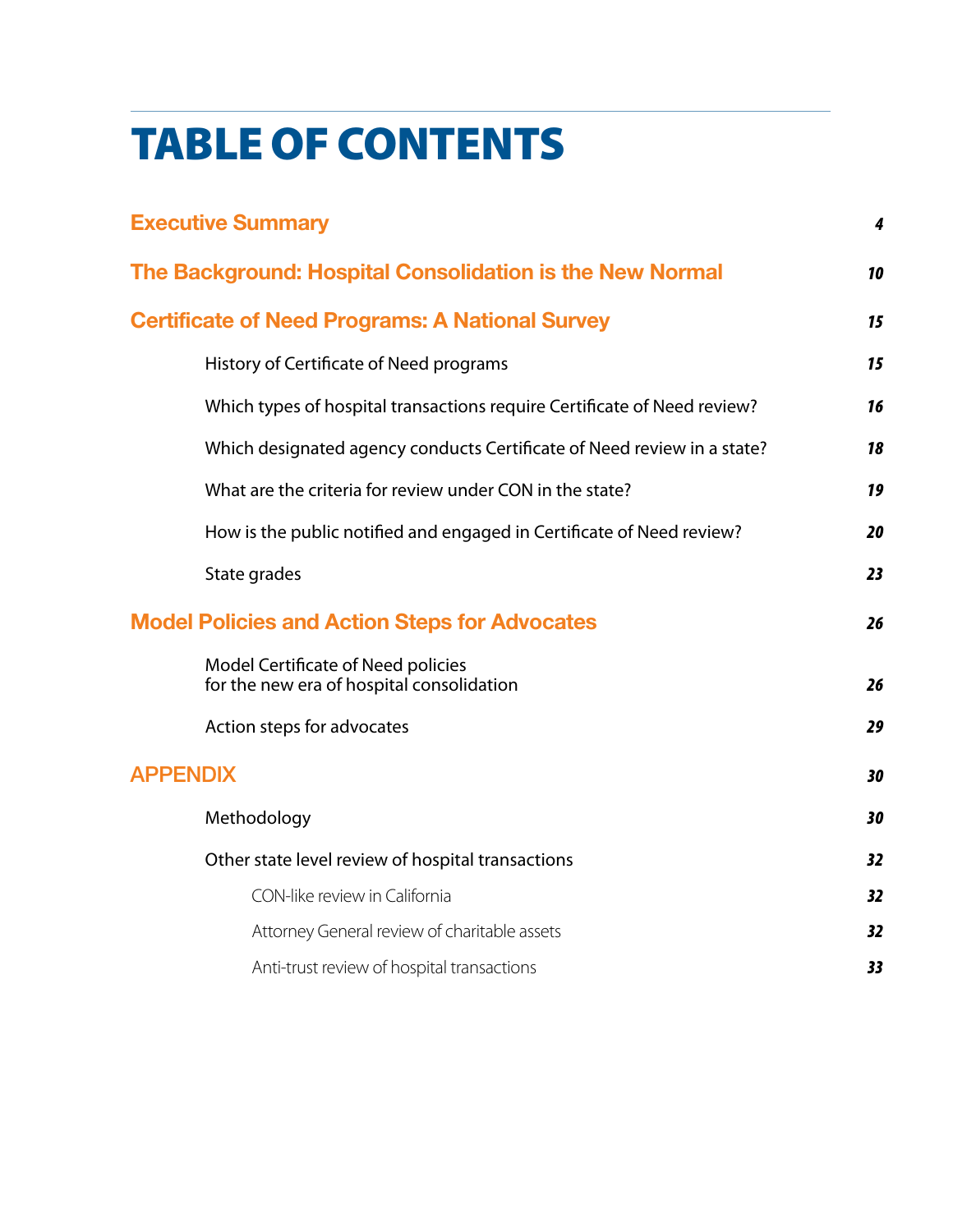## <span id="page-4-0"></span>**1e Decline of** ergency Care

tage by the health

Trauma centers and emergency departments acro rauma centers and emergency departured.<br>J.S. have been closing at alarming rates. The people WHEN HOSPITALS MERGE:

## Updating State Oversight to Protect Access to Care

**With National Health Sys** 

"important reproductive services"

SUMMARY

Citizens group warns of loss

EXECUTIVE

The hospital landscape in America is changing rapidly.

**4** 

ral Hospitals Are ural Hospitals Aunits

too lat

mymedrights@

Hospitals are consolidating at increased rates, creating large scale regional and national health care systems that own and operate dozens of hospitals in multiple states. These systems wield considerable financial and political power, enabling them to grow even larger through the acquisition of remaining independent, stand-alone hospitals in this country. Evidence of this trend can be found in the steadily increasing number of hospital mergers and acquisitions over the last five years. Hospital transactions grew from 66 in 2010 to 95 in 2014 and 112 in 2015.<sup>1,2</sup> Industry analysts predict this activity will continue to stay strong in 2016.<sup>3</sup>

<sup>1.</sup> Ellen J. Hirst, "Hospital mergers continued to create larger systems in 2014," [http://www.chicagotribune.com/business/ct-hospital](http://www.chicagotribune.com/business/ct-hospital-mergers-0211-biz-20150210-story.html)[mergers-0211-biz-20150210-story.html](http://www.chicagotribune.com/business/ct-hospital-mergers-0211-biz-20150210-story.html), (February 10, 2015).

<sup>2. &</sup>quot;Hospital Merger and Acquisition Activity Up Sharply in 2015, According to Kaufman Hall Analysis," [http://www.kaufmanhall.com/about/news/hospital-](http://www.kaufmanhall.com/about/news/hospital-merger-and-acquisition-activity-up-sharply-in-2015-according-to-kaufman-hall-analysis)merger-and-acquisition-activity-up-sharply-in-2015-according-tokaufman-hall-analysis, (accessed January 22, 2016).

<sup>3.</sup> Beth Kutscher, "Healthcare merger and acquisition activity likely to stay strong in 2016," [http://www.modernhealthcare.com/](http://www.modernhealthcare.com/article/20160101/MAGAZINE/301029931/healthcare-merger-and-acquisition-activity-likely-to-stay-strong-in) [article/20160101/MAGAZINE/301029931/healthcare-merger-and-acquisition-activity-likely-to-stay-strong-in](http://www.modernhealthcare.com/article/20160101/MAGAZINE/301029931/healthcare-merger-and-acquisition-activity-likely-to-stay-strong-in), (January 1, 2016).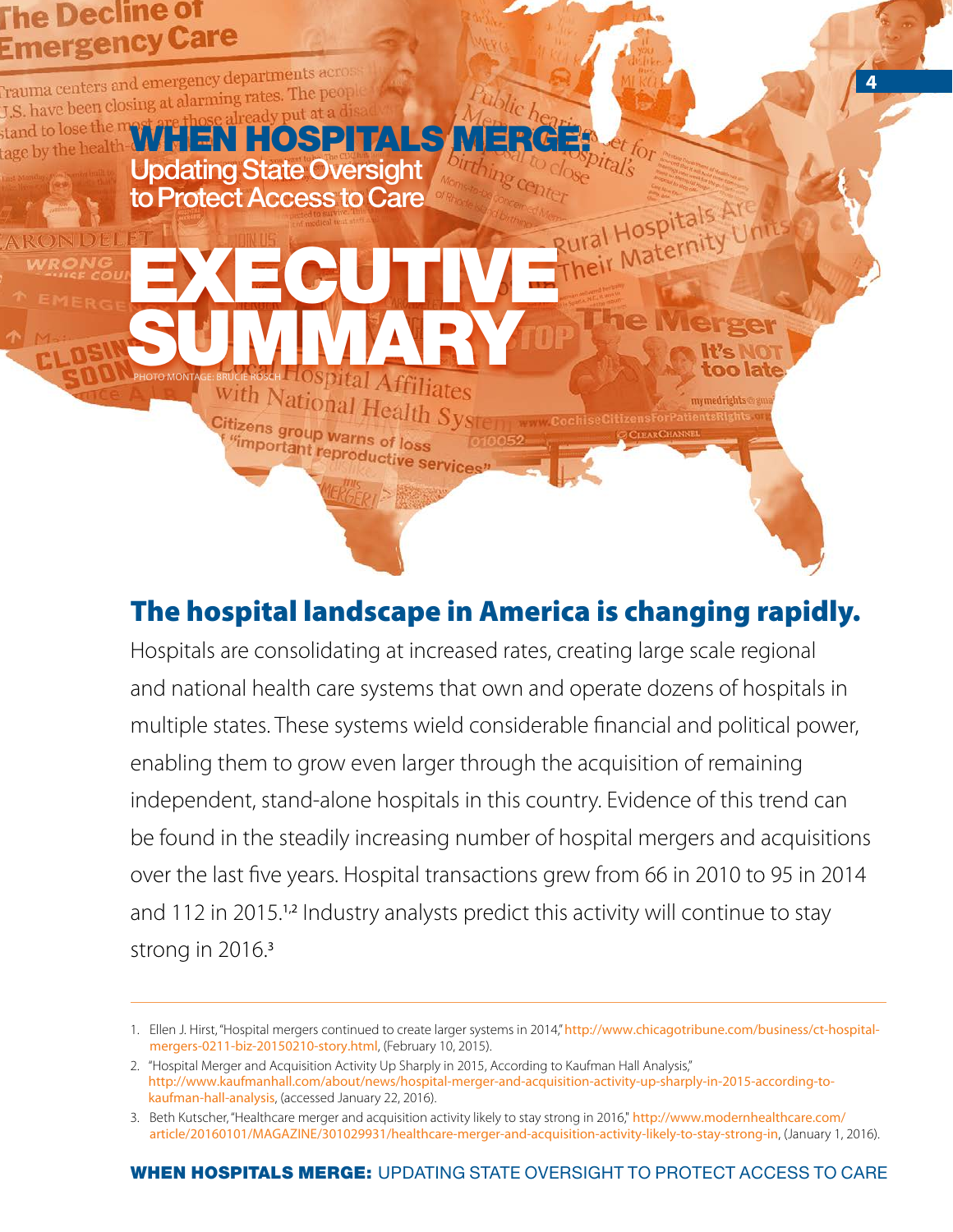Further evidence of consolidation in the hospital industry can be found in new data analysis from MergerWatch showing that the number of short-term acute-care hospitals dropped from 4,017 in 2001 to 3,779 in 2016. An important contributor to the decline in overall hospital numbers has been the closure of more than 60 rural hospitals across 20 states since 2010.<sup>4</sup> This trend is likely to continue because of financial factors, including the failure of 19 states to expand their Medicaid programs, leaving large numbers of patients still without insurance to pay for hospital visits. Additionally, there is a shift towards outpatient care, which is causing hospitals to shrink the number of available beds.<sup>5</sup> Hospital consolidation is often accompanied by promises of financial stability, lower costs and improved services, but studies have shown those promises may go unfulfilled.<sup>6</sup>

Over the same 15-year period, there was steady growth in the size of the nation's 25 largest health systems, which went from controlling 696 acute care hospitals in 2001 to 1,201

## WHO IS WATCHING OUT FOR THE NEEDS OF EALTH CARE CONSUMERS?

acute care hospitals in 2016. In other words, the proportion of all acute care hospitals that are part of these 25 large health systems has jumped from 17 percent to 32 percent. At the same time, the Affordable Care Act ("ACA") has spurred the creation of new forms of health industry partnerships, such as Accountable Care Organizations (ACOs) and other entities that bring together hospitals, insurers, outpatient clinics, physician practices, pharmacies and community-based organizations.

Who is watching out for the needs of health care consumers as the hospitals and health systems on which they rely are consolidating and integrating in new ways, or even closing? A new national study by the MergerWatch Project has concluded that at the state level, there is largely inadequate oversight to protect consumers' access to needed health care services in their own communities in this new era of health industry consolidation.<sup>7</sup> MergerWatch staff studied state oversight of hospital transactions through so-called

<sup>4.</sup> Ayla Ellison, "The rural hospital closure crisis: 15 key findings and trends," [http://www.beckershospitalreview.com/finance/the](http://www.beckershospitalreview.com/finance/the-rural-hospital-closure-crisis-15-key-findings-and-trends.html)[rural-hospital-closure-crisis-15-key-findings-and-trends.html](http://www.beckershospitalreview.com/finance/the-rural-hospital-closure-crisis-15-key-findings-and-trends.html), (February 11, 2016).

<sup>5.</sup> Melanie Evans, "Hospitals face closures as 'a new day in healthcare' dawns," <http://www.modernhealthcare.com/article/20150221/MAGAZINE/302219988>, (February 21, 2015).

<sup>6.</sup> Julie Creswell and Reed Abelson, "New Laws and Rising Costs Create a Surge of Supersizing Hospitals," <http://www.nytimes.com/2013/08/13/business/bigger-hospitals-may-lead-to-bigger-bills-for-patients.html>, (August 12, 2013).

<sup>7.</sup> There is also federal-level regulation of hospital consolidation from an anti-trust standpoint through the Federal Trade Commission. That regulatory structure was not the focus of this study.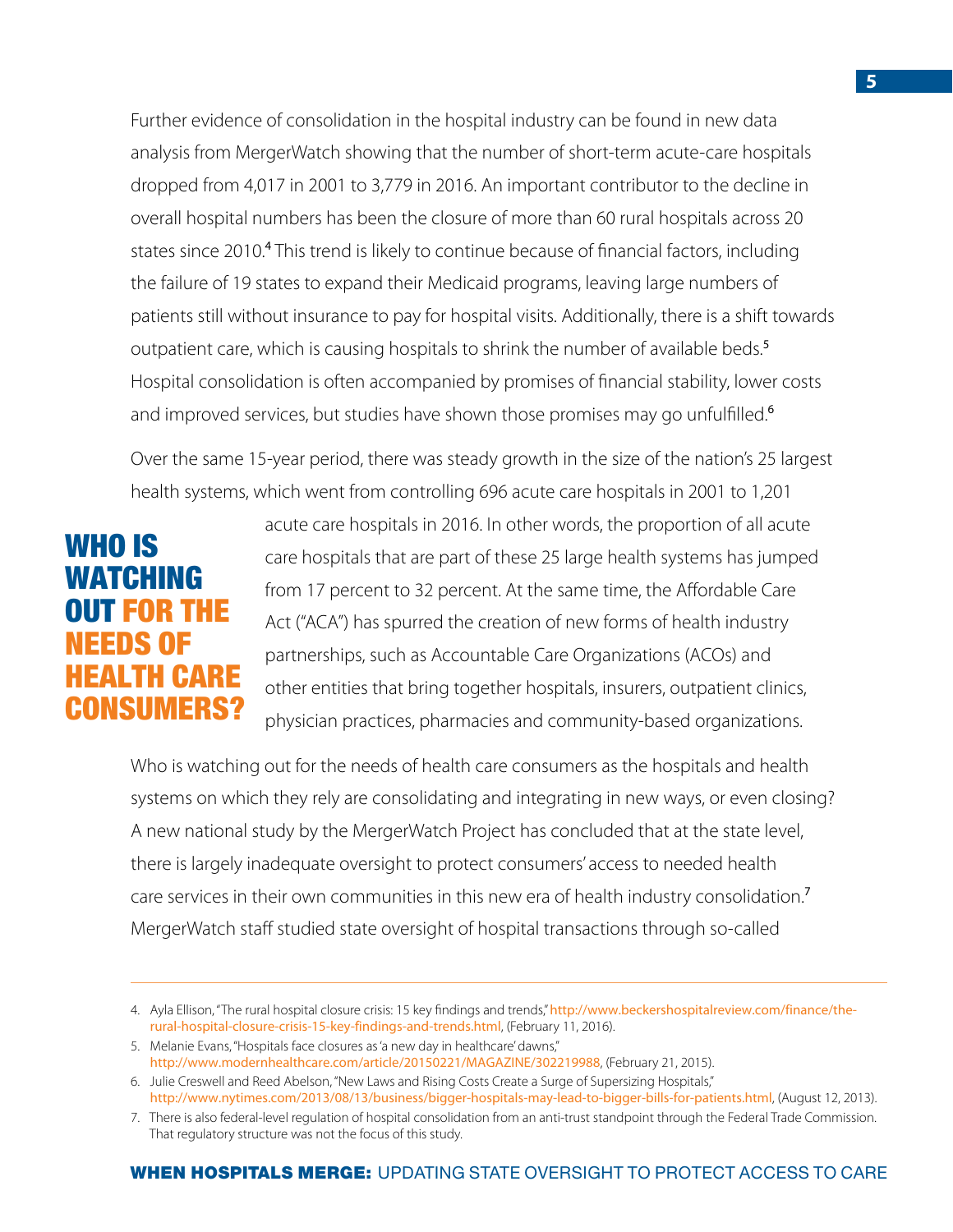Certificate of Need (CON)<sup>8</sup> laws to determine ways in which these regulatory mechanisms could be used by consumers to maintain access to the full spectrum of health care, including reproductive health services.<sup>9</sup> We analyzed the state statutes, regulations and Certificate of Need websites to determine the requirements in each state.

The study found that state hospital oversight programs as they exist today are insufficient to address the current market conditions. In fact, in some states there is no CON mechanism overseeing hospital transactions at all. Even in states that have more robust CON oversight, the programs were designed for an earlier era of hospital expansion in order to prevent expensive duplication of services, and so they are not suitable to address the impact on consumers of the current wave of hospital downsizing and consolidation.

IN FACT, IN SOME STATES THERE IS NO CON MECHANISM OVERSEEING HOSPIT **TRANSACTIO** AT ALL.

Moreover, hospitals are merging using arrangements other than full-asset sales, instead structuring deals as joint ventures,

strategic partnerships or affiliations.<sup>10</sup> While these arrangements are becoming more common and have implications for the provision of care, they often do not require CON review to move forward. Additionally, many states do not require CON review when a hospital closes or reduces a type of service, another common occurrence today. Another emerging issue is the creation of coordinated care networks such as Accountable Care Organizations (ACOs) and other entities comprised of multiple hospitals and other providers. These entities are created to ensure care is coordinated and to focus on shared savings, but CON was not designed to regulate these entities or other similar networks that include many types of providers and can have an impact on access to care.

<sup>8.</sup> In some states, Certificate of Need goes by a different name, but for ease of discussion, we will use the term "Certificate of Need" to refer to these programs.

<sup>9.</sup> Certificate of Need review, which is the focus of this report, is one type of state level oversight of hospital transactions. The appendix includes summaries of other types of state and federal hospital merger oversight, including anti-trust review and state Attorney General oversight of non-profit hospital charitable assets and conversions of non-profit hospitals to for-profit entitites.

<sup>10.</sup> Helen Adamopoulos, "4 Transaction Models for Community Hospitals," Becker's Hospital Review, [http://www.beckershospitalreview.](http://www.beckershospitalreview.com/hospital-transactions-and-valuation/4-transaction-models-for-community-hospitals.html) [com/hospital-transactions-and-valuation/4-transaction-models-for-community-hospitals.html](http://www.beckershospitalreview.com/hospital-transactions-and-valuation/4-transaction-models-for-community-hospitals.html), (January 31, 2014).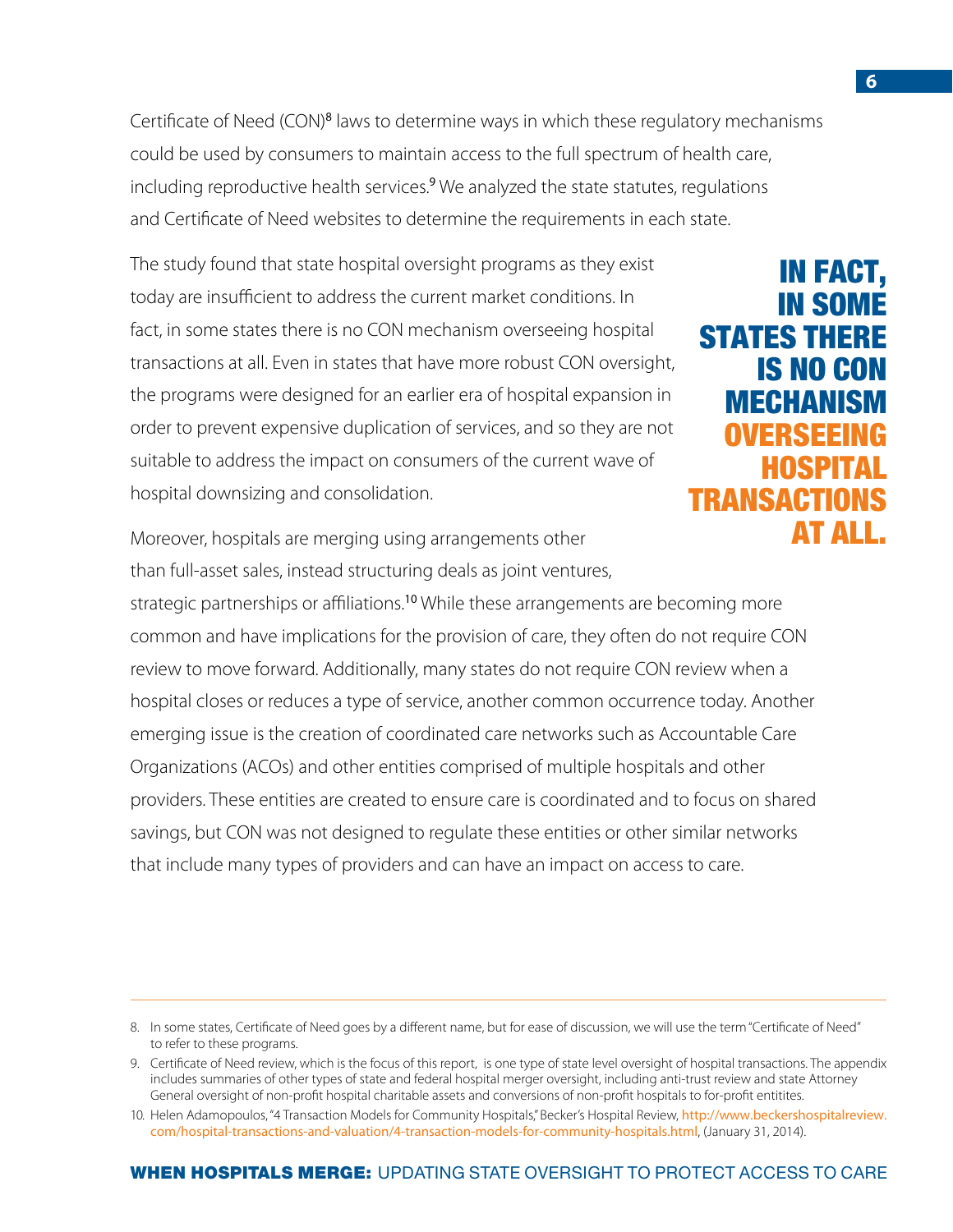## IT CAN BE DIFFICULT FOR CONSUMERS TO GET ADEQUATE MATION AROIIT E TRANSACTIONS **HEIR HOSPITALS** ARE PROPOSING.

MergerWatch's research also found that many existing CON programs are not very consumer friendly. It can be difficult for consumers to get adequate information about the transactions their hospitals are proposing or the regulatory process that will review and potentially approve these proposals. In many states, the consumer voice is not sought or

considered in the CON decision making process, even though consumers' access to health care in their own communities can be negatively affected by hospital consolidations.

The MergerWatch review of all CON laws sought to evaluate the effectiveness of state government oversight of hospital transactions and the level of patient protections. The review analyzed all CON statutes and regulation currently in effect through April 2016.<sup>11</sup> The review produced findings about each state that has a CON program, including:

- **Which types of proposed hospital transactions** require CON review?
- **Which designated agency** reviews CON applications in the state?
- **What are the criteria for review** under CON in the state?
- **In what way is the public notified** when the state is conducting a CON review?
- **How does the state allow the public to participate** in the CON process?
- **Does the state have mechanisms in place** for post-approval review and enforcement of any conditions imposed?

<sup>11.</sup> This study did not analyze how these policies are implemented in practice. As a result, local advocates may find that their personal experiences with state oversight of hospital transactions has differed from what the policies appear to require on paper.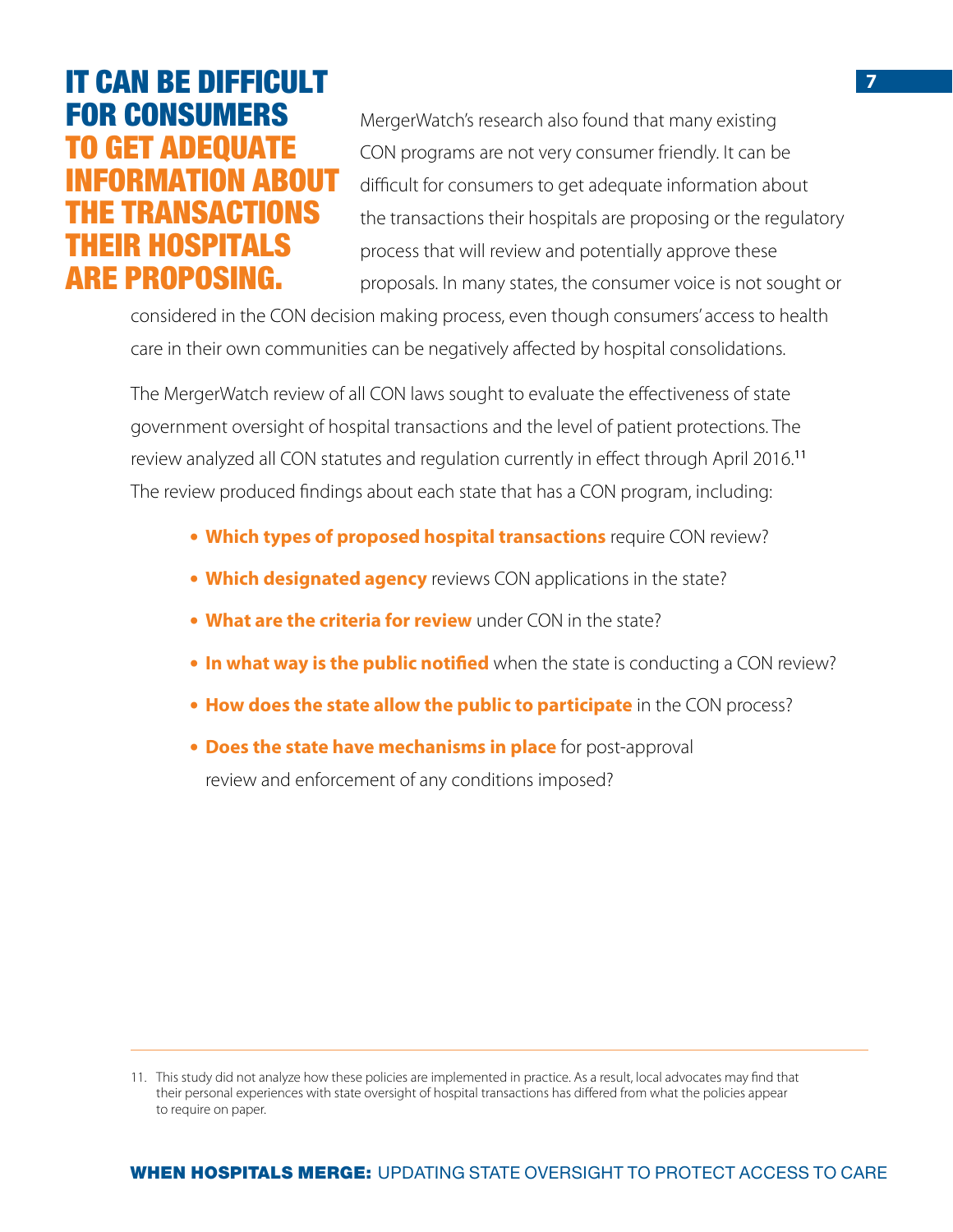## KEY FINDINGS

**Currently, 35 states and the District of Columbia** have a Certificate of Need Program and California has a similar process of review through the Office of the Attorney General. MergerWatch has developed a grading system based on whether a state's hospital oversight



program includes key elements, such as when CON review is required, what are the review standards and whether there is effective engagement of affected consumers. Under this grading system, **ONLY SIX STATES receive either an A or A- for their hospital oversight processes.** The study found room for improvement in all of the top-rated states. Many states fall in the middle of our rankings, with 12 states and Washington, D.C., receiving a grade of **B** or **B-** and eight states receiving a grade of **C**. But five states received

a **D** and 20 states received an **F** because they either have no CON, have an extremely limited review that does not apply to hospitals or a have CON program that is largely ineffective. The grades assigned to each state can be found on page 24. A more detailed summary of each state's hospital merger oversight mechanisms can be found at [www.WhenHospitalsMerge.com](http://www.WhenHospitalsMerge.com)

The analysis found that only a limited number of states have the CON policies that are most important for maintaining access to services in a merger:

- **Only 10 states require CON review** when a hospital is going to close or if a service would be discontinued.
- **Only eight states require CON review** for an affiliation that is less formal than a sale, purchase or lease.
- **Just nine states require consumer representation** on the CON reviewing body.
- **Only four states mandate that the reviewing body consider written testimony** from the public.

ONLY 10 STATES REQUIRE **CON REVIE** WHEN A HOSPITAL GOING TO CL OR IF A SERVICE WOULD BE **DISCONTIN**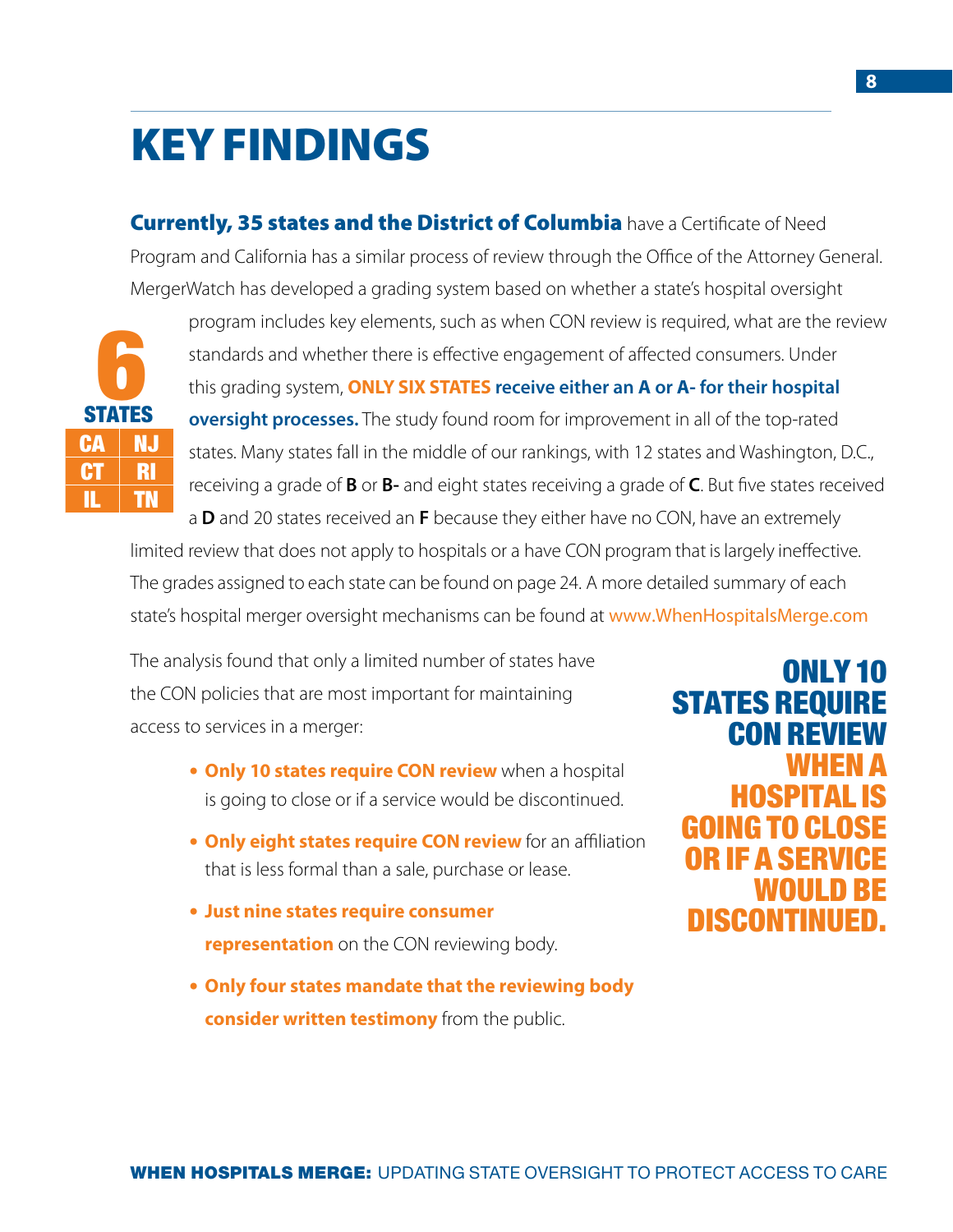## MODEL POLICIES

**Based on this national research, and our analysis of trends in hospital** consolidation, MergerWatch is proposing a set of model Certificate of Need policies that we believe should be included in all state programs to ensure that there is government oversight when hospitals are proposing to consolidate, downsize or close. With these policies in place,

MERGERWATCH IS PROPOSING A SET OF MODEL CERTIFICATE OF NEED POLICIES THAT WE BELIEVE SHOULD BE INCLUDED IN ALL STATE PROGRAMS.

a potential loss of service in a community can be properly analyzed by government regulators and affected consumers will be able to participate in the process. With so much hospital consolidation occurring, strong CON programs are desperately needed to ensure that communities do not lose timely, affordable access to a comprehensive range of health services.

Our proposed model policies (listed on page 26 of this report) would allow for state oversight of a wider range of proposed hospital transactions, such as affiliations, and in circumstances when control of a hospital board is to be shifted to another entity, such as a health system. Review would be required for proposed hospital closings and when services would be discontinued at one or more of the partnering hospitals. We also propose

that CON review boards be required to include consumers and consumer advocates, and have limits on the number of members who are hospital industry insiders. Under our model policies, CON review would include an examination of community health needs, as documented in an existing or new needs assessment or state health planning document, and an assessment of how services meeting those needs would be affected by the proposed transaction. We also propose much more transparency to the public about the review process and any transactions being reviewed, as well engagement of affected consumers through such mechanisms as public hearings or submission of written comments. These changes to state hospital oversight would do much to ensure that community access to care is not harmed as rapid consolidation continues.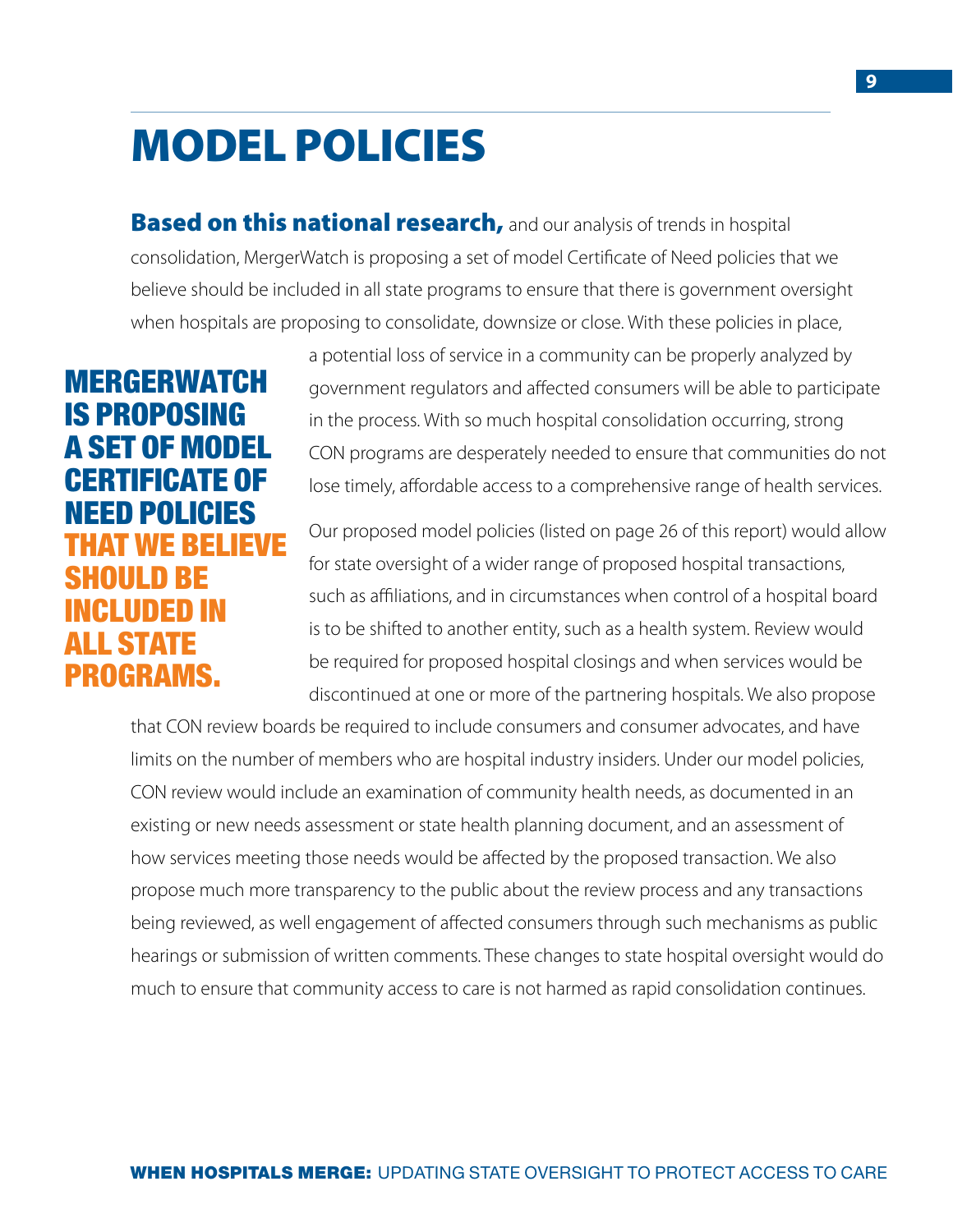## <span id="page-10-0"></span>he Decline of Emergency Care

Trauma centers and emergency departments across rauma centers and emergency departure.<br>J.S. have been closing at alarming rates. The peop tage by the health

# ablic hearings et f THE R BACKGROUND:

# **HOSPITAL CONSOLIDATION IS THE NEW NORMAL**

with National Health Sys mymedrights@ Citizens group warns of loss "important reproductive services"

et for

too lat

**10** 

**Starting in the late 1990s, the rate of hospital consolidations began growing as** it became harder for independent hospitals to stay afloat without the support of larger systems. Hospital mergers were also motivated by the desire for increased local market share to increase hospital bargaining power with insurance companies.<sup>12</sup> More recently, hospitals have cited the Affordable Care Act (ACA) as encouraging consolidations by promoting value-based health care that looks to provide better quality care in a more cost effective way.<sup>13</sup> Hospitals have repeatedly stated that their goals in consolidating are to create more efficiency, better quality of care and increased cost savings for patients. Yet, one recent study shows that costs are higher in areas with less hospital competition.<sup>14</sup> Another recent study shows that increases in consolidation activity within a state can lead to increased prices in other markets within that state.<sup>15</sup> Instead of increasing savings for consumers, hospital mergers often lead to increased hospital prices and higher costs for patients and employers that provide health insurance.<sup>16,17</sup> Because of the financial benefits for hospitals, the move towards hospital consolidation will likely continue, despite the potentially negative results for health care consumers.

17. Ibid.

<sup>12.</sup> Robert Town and William Vogt, "How has hospital consolidation affected the price and quality of hospital care?" Research Synthesis Report No. 9, (February 2006).

<sup>13.</sup> Creswell and Abelson, 2013

<sup>14.</sup> Zack Cooper, Stuart Craig, Martin Gaynor and John Van Reenan, "The Price Ain't Right: Hospital Prices and Health Spending on the Privately Insured" (December 2015) available at: [www.healthcarepricingproject.org](http://www.healthcarepricingproject.org)

<sup>15.</sup> Leemore Dafny, Kate Ho and Robin S. Le, *The Price Effects of Cross-Market Hospital Mergers* [http://www.kellogg.northwestern.edu/](http://www.kellogg.northwestern.edu/docs/faculty/dafny/price-effects-of-cross-market-hospital-mergers.pdf) [docs/faculty/dafny/price-effects-of-cross-market-hospital-mergers.pdf](http://www.kellogg.northwestern.edu/docs/faculty/dafny/price-effects-of-cross-market-hospital-mergers.pdf), (March 18, 2016)

<sup>16.</sup> David M. Cutler and Fiona S. Morton, "Hospitals, Market Share, and Consolidation" 310 JAMA 1964, (2013).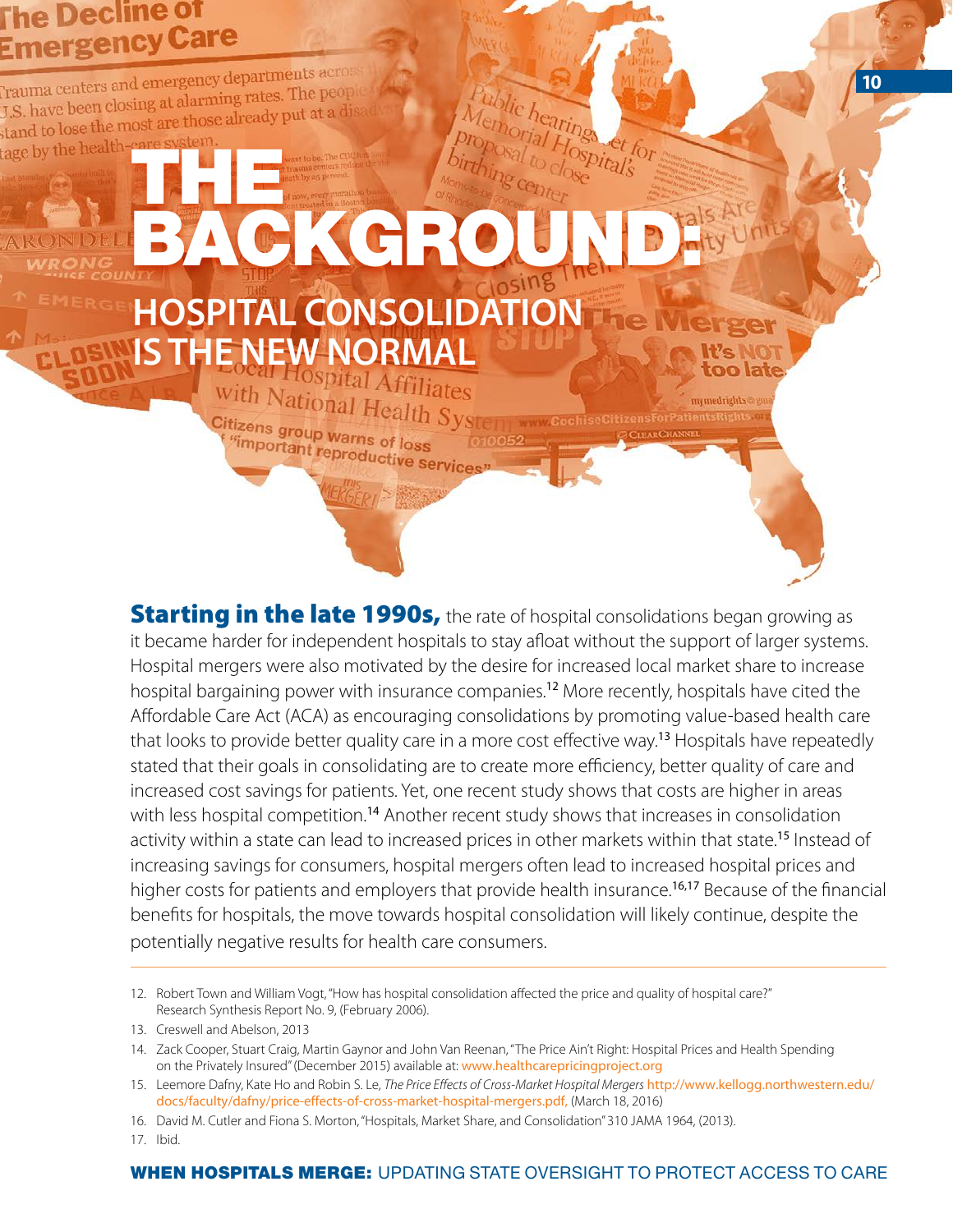Those financially struggling community-based hospitals that do not join systems are continuing to downsize or close.<sup>18</sup> More than half the rural hospitals considered vulnerable to closure in the coming years are located in communities with the greatest health disparities that "can least afford to lose access to care," one study states.<sup>19</sup> The result of these combined industry trends can leave

NEONATAL INTENSIVE CARE UNITS, **EMERGENCY** DEPARTMENTS, PEDIATRICS AND OBSTETRICS UNITS ARE SPECIALLY AT RISK OF CLOSURE.

consumers with reduced choices for where to obtain hospital based medical services and the potential to have to travel large distances to receive care.

The impact of health industry consolidation on local access to needed services can be significant. For example, mergers of religiously-sponsored hospitals with secular (non-religious) community hospitals can impose religious restrictions on the merged entity, causing a loss of community access to key reproductive health services, as well as some end-of-life choices and some types of LGBT care.<sup>20</sup> In other cases, non-profit hospitals are being acquired by for-profit systems that introduce a bottom-line orientation that could lead to closure or downsizing of non-profitable service lines.<sup>21</sup> Neonatal intensive care units, emergency departments,<sup>22</sup> pediatrics and obstetrics units are especially at risk of closure from these changes.<sup>23, 24</sup> For instance, in Philadelphia, PA, 13 of the 19 obstetrics units in the city were closed between 1997 and 2012.<sup>25</sup> In the majority of states, Certificate of Need oversight is not required when hospitals or hospital units close and because of this, it is difficult for health care consumers to voice their concerns about the changes to available care.

As Table 1 demonstrates, the number of short-term acute care hospitals in the United States has been dropping since 2001, when MergerWatch began tracking trends in hospital ownership. Overall, there was a loss of more than 200 hospitals during the 15-year period 2001 to 2016. Analysis of trends by ownership type found that for-profit (or proprietary) hospitals were the only growing sector, while all other categories of ownership declined. However, separate analysis

- 21. Jill R. Horwitz, "Making Profits and Providing Care; Comparing Nonprofit, For-Profit and Government Hospitals" Health Affairs, 24, no. 3 (2005).
- 22. Jason Silverstien, "The Decline of Emergency Care," [http://www.theatlantic.com/health/archive/2013/04/the-decline-of](http://www.theatlantic.com/health/archive/2013/04/the-decline-of-emergency-care/275306/)[emergency-care/275306/](http://www.theatlantic.com/health/archive/2013/04/the-decline-of-emergency-care/275306/) , (April 26, 2013).
- 23. Gregory A. Freeman, "Value-based Care is Ripping Into Health System Profits," [http://www.healthleadersmedia.com/finance/](http://www.healthleadersmedia.com/finance/value-based-care-ripping-health-system-profits?page=0%2C2#) [value-based-care-ripping-health-system-profits?page=0%2C2#](http://www.healthleadersmedia.com/finance/value-based-care-ripping-health-system-profits?page=0%2C2#), (March 10, 2016).
- 24. Michelle Andrews, "More Rural Hospitals Are Closing Their Maternity Units," [http://www.npr.org/sections/health](http://www.npr.org/sections/health-shots/2016/02/24/467848568/more-rural-hospitals-are-closing-their-maternity-units)[shots/2016/02/24/467848568/more-rural-hospitals-are-closing-their-maternity-units](http://www.npr.org/sections/health-shots/2016/02/24/467848568/more-rural-hospitals-are-closing-their-maternity-units), (February 24, 2016).
- 25. Scott A. Lorch, Sindhu K. Srinivas, Corinne Ahlberg, and Dylan S. Small, The impact of obstetric unit closures on maternal and infant pregnancy outcomes, Health Services Research, 48(2 0 1), 10.1111/j.1475–6773.2012.01455.x, [http://doi.org/10.1111/j.1475-](http://doi.org/10.1111/j.1475-6773.2012.01455.x) [6773.2012.01455.x](http://doi.org/10.1111/j.1475-6773.2012.01455.x), (2013).

<sup>18.</sup> Evans, 2015

<sup>19.</sup> Ellison, 2016

<sup>20.</sup> Lois Uttley, Sheila Reynertson, Lorraine Kenny and Louise Melling, Miscarriage of Medicine: The Growth of Catholic Hospitals and the Threat to Reproductive Health Care, <http://www.mergerwatch.org/storage/pdf-files/Growth-of-Catholic-Hospitals-2013.pdf>, (2013).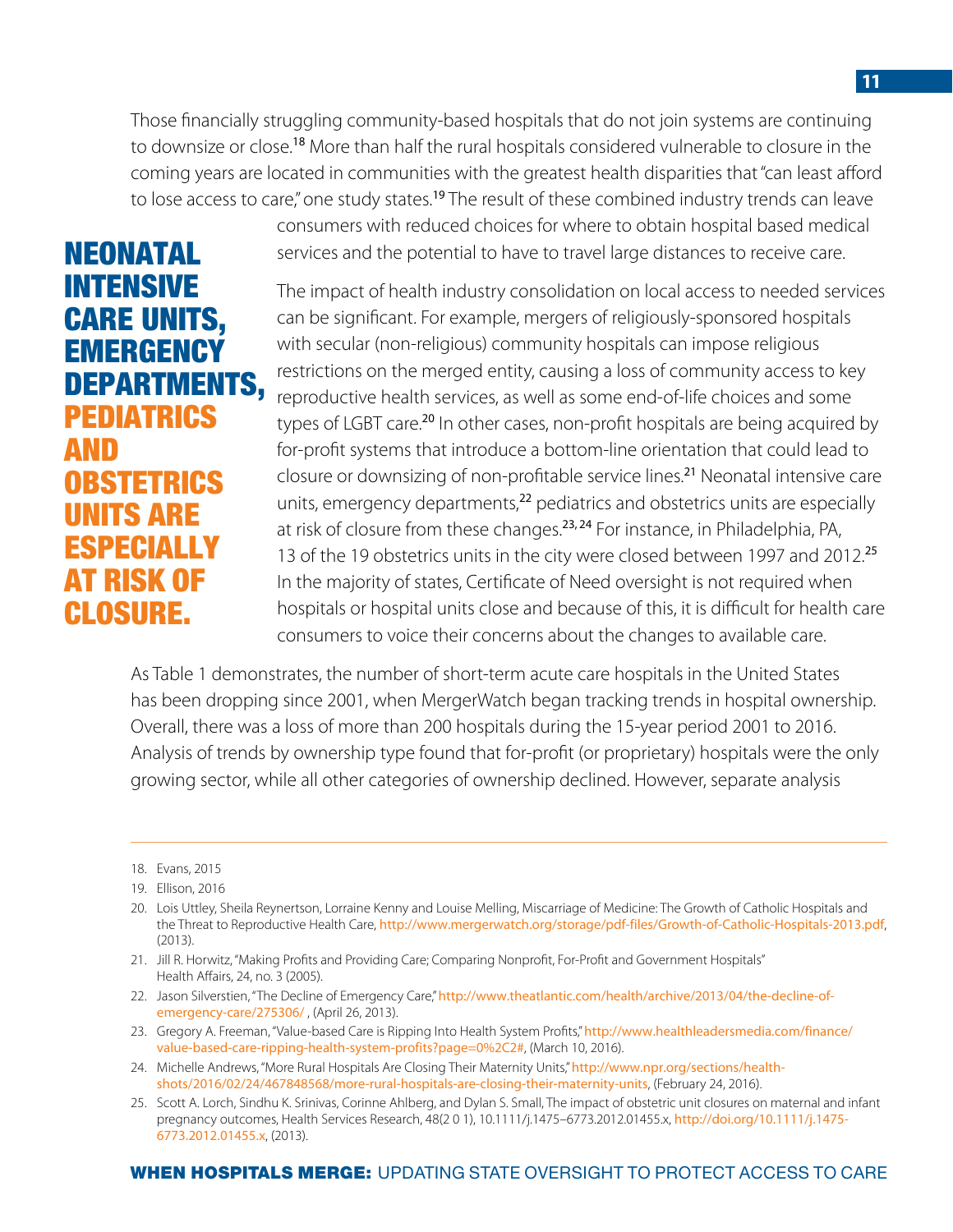of Catholic-owned, affiliated or identified hospitals shows that this segment also continues to grow,<sup>26</sup> as MergerWatch first noted in a 2013 report. Both for-profit/non-profit hospital consolidation and Catholic/secular hospital mergers pose special challenges for affected consumers, clinicians and communities, as well as for state hospital oversight.<sup>27</sup>

| <b>HOSPITAL OWNERSHIP</b> | 2001<br><b>HOSPITALS</b> | 2001<br>% OF<br><b>HOSPITALS</b> | 2011<br><b>HOSPITALS</b> | 2011<br>% OF | 2016<br><b>HOSPITALS HOSPITALS</b> | 2016<br>% OF<br><b>HOSPITALS</b> | <b>CHANGE</b><br>2001 TO<br>2016 |
|---------------------------|--------------------------|----------------------------------|--------------------------|--------------|------------------------------------|----------------------------------|----------------------------------|
| <b>Church Non-Profit</b>  | 577                      | 14.4%                            | 528                      | 13.9%        | 508                                | 13.4%                            | $-12%$                           |
| <b>Secular Non-Profit</b> | 1,937                    | 48.2%                            | 1,713                    | 45.2%        | 1,723                              | 45.6%                            | $-11%$                           |
| <b>Public</b>             | 843                      | 21.0%                            | 581                      | 15.3%        | 556                                | 14.7%                            | $-34%$                           |
| <b>For-Profit</b>         | 660                      | 16.4%                            | 964                      | 25.5%        | 992                                | 26.3%                            | $+50%$                           |
| <b>TOTAL</b>              | 4,017                    |                                  | 3,786                    |              | 3,779                              |                                  | $-6%$                            |

#### TABLE 1: **Number and Ownership Type of Short-Term Acute Care Hospitals**

Meanwhile, hospital consolidation has been helping grow the size and influence of the largest 25 health systems in the United States. By January of 2016, these systems controlled 1,224 of the acute care hospitals in the United States – nearly one third of all acute care hospitals – according to MergerWatch research. (See Table 2 on p. 13) These 25 systems accounted for more than 10 million patient discharges.<sup>28</sup> The size of these top 25 systems is also reflected in their combined patient charges, which amount to more than \$890 billion in the most recent year for which data was available. (See Table 3 on p. 14) Of the top 10 systems, eight are from the fastest-growing hospital sectors: four are for-profit (Hospital Corporation of America, Community Health Systems, Tenet Healthcare and LifePoint Health) and four are Catholic sponsored or identified (Ascension Health, Catholic Health Initiatives, Trinity Health and Dignity Health).

<sup>26.</sup> MergerWatch data analysts and staff identified those hospitals that are either part of Catholic health systems, or are affiliated with Catholic hospitals and adhering to Catholic health restrictions, or are historically Catholic and continue to follow Catholic restrictions, even after a change of ownership to a secular system. See our separate report on the continued growth of Catholic hospitals and health systems at [www.MergerWatch.org](http://www.MergerWatch.org)

<sup>27.</sup> The 2013 report from MergerWatch and the ACLU, *Miscarriage of Medicine*, flagged special issues of concern for women's health services when hospital services are restricted by the Ethical and Religious Directives for Catholic Health Services.

<sup>28.</sup> Data analysis from hospital cost reports submitted to the federal government and compiled in the Definitive Healthcare database. Systems and hospitals data is from 2016. Beds and discharges data are from the most recent cost report submitted by these hospitals, most of which date to 2015 or 2014.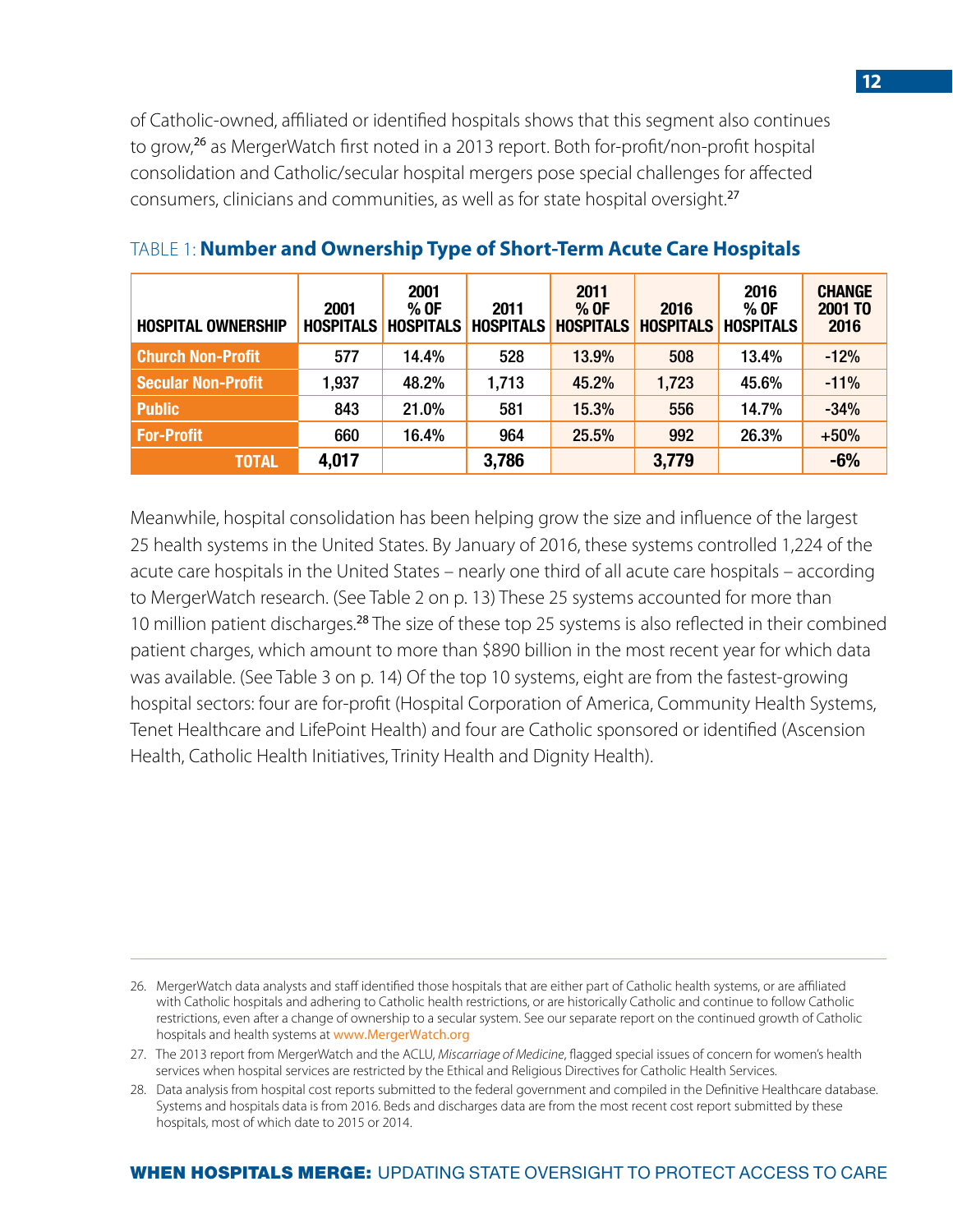#### TABLE 2: **Largest Hospital Systems in the U.S. in 2016**

Ranked by total staffed acute care beds\*

| <b>RANK</b>             |                                                                                                   | SPONSORSHIP<br>SYSTEM               | <b>STAFFED BEDS</b><br>TOTAL | <b>NUMBER OF<br/>HOSPITALS</b> | <b>DISCHARGES</b><br>PATIENT<br>TOTAL |
|-------------------------|---------------------------------------------------------------------------------------------------|-------------------------------------|------------------------------|--------------------------------|---------------------------------------|
| $\mathbf{1}$            | <b>Hospital Corporation of America (HCA)</b>                                                      | <b>For-Profit</b>                   | 35,245                       | 173                            | 1,662,836                             |
| $\mathbf{2}$            | <b>Community Health Systems (CHS)</b>                                                             | <b>For-Profit</b>                   | 23,982                       | 186                            | 914,691                               |
| $\overline{\mathbf{3}}$ | <b>Tenet Healthcare</b>                                                                           | <b>For-Profit</b>                   | 17,605                       | 86                             | 766,753                               |
| 4                       | <b>Ascension Health</b>                                                                           | <b>Catholic</b>                     | 16,825                       | 90                             | 786,358                               |
| $5\phantom{.}$          | <b>Catholic Health Initiatives (CHI)</b>                                                          | <b>Catholic</b>                     | 14,555                       | 84                             | 692,498                               |
| 6                       | Trinity Health (FKA: CHE Trinity Health)                                                          | <b>Catholic</b>                     | 13,506                       | 60                             | 663,792                               |
| $\overline{7}$          | <b>Kaiser Permanente Health Foundation</b>                                                        | <b>Secular</b><br><b>Non-Profit</b> | 8,566                        | 34                             | 410,115                               |
| 8                       | <b>LifePoint Health (FKA: LifePoint Hospitals)</b>                                                | <b>For-Profit</b>                   | 7,365                        | 64                             | 260,352                               |
| 9                       | <b>Dignity Health</b><br>(FKA Catholic Healthcare West)                                           | <b>Catholic</b>                     | 7,311                        | 37                             | 356,590                               |
| 10                      | <b>New York Presbyterian</b><br><b>Healthcare System</b>                                          | <b>Secular</b><br><b>Non-Profit</b> | 5,932                        | 25                             | 310,411                               |
| 11                      | <b>Prime Healthcare Services</b>                                                                  | <b>For-Profit</b>                   | 5,742                        | 40                             | 231,492                               |
| 12                      | <b>Adventist Health System</b>                                                                    | Church/<br>Non-Catholic             | 5,553                        | 29                             | 280,923                               |
| 13                      | <b>Providence Health &amp; Services</b>                                                           | <b>Catholic</b>                     | 5,385                        | 23                             | 275,904                               |
| 14                      | <b>Universal Health Services</b>                                                                  | <b>For-Profit</b>                   | 5,344                        | 30                             | 266,150                               |
| 15                      | <b>Banner Health</b>                                                                              | <b>Secular</b><br><b>Non-Profit</b> | 4,949                        | 21                             | 252,549                               |
| 16                      | <b>Carolinas HealthCare System</b>                                                                | <b>Secular</b><br><b>Non-Profit</b> | 4,626                        | 23                             | 224,044                               |
| 17                      | <b>Northwell Health (AKA: North Shore Long)</b><br>Island Jewish Health System / North Shore LIJ) | <b>Secular</b><br><b>Non-Profit</b> | 4,463                        | 18                             | 256,361                               |
| 18                      | <b>University Of Pittsburgh</b><br>Medical Center (UPMC)                                          | <b>Secular</b><br><b>Non-Profit</b> | 4,246                        | 18                             | 194,343                               |
| 19                      | <b>Sutter Health</b>                                                                              | <b>Secular</b><br><b>Non-Profit</b> | 3,828                        | 27                             | 173,620                               |
| 20                      | <b>Baylor Scott &amp; White Health</b>                                                            | Church/<br>Non-Catholic             | 3,727                        | 29                             | 173,636                               |
| 21                      | <b>Advocate NorthShore Health Partners</b>                                                        | Church/<br><b>Non-Catholic</b>      | 3,671                        | 14                             | 197,557                               |
| 22                      | <b>SSM Health (FKA: SSM Health Care)</b>                                                          | <b>Catholic</b>                     | 3,411                        | 19                             | 154,230                               |
| 23                      | <b>CHRISTUS Health</b>                                                                            | <b>Catholic</b>                     | 3,367                        | 23                             | 135,918                               |
| 24                      | <b>Texas Health Resources</b>                                                                     | Secular<br>Non-Profit               | 3,258                        | 19                             | 155,251                               |
| 25                      | <b>Mercy Health (FKA Catholic Health Partners)</b>                                                | <b>Catholic</b>                     | 3,075                        | 17                             | 161,558                               |
|                         |                                                                                                   | <b>TOTAL</b>                        | 215,537                      | 1,224                          | 10,152,310                            |

\*Number of hospitals as of January 2016. Bed counts from latest cost report filed with CMS (typically from 2014 or 2015)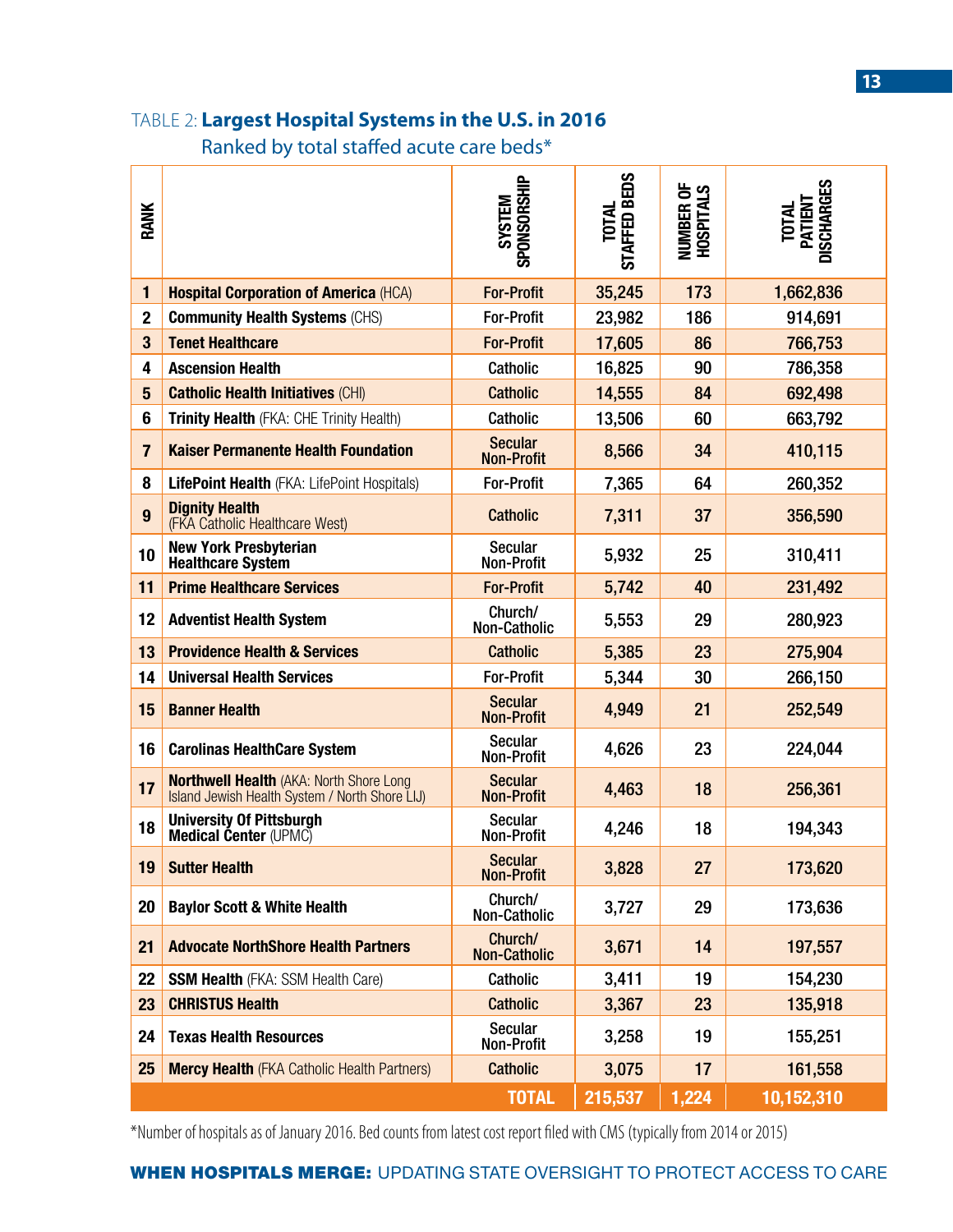## TABLE 3: **Patient Charges for the 25 Largest Health Systems in the U.S.\***

| <b>RANK</b>     |                                                                                                   | TOTAL<br>PATIENT<br>CHARGES* | <b>TOTAL<br/>MEDICAID<br/>CHARGES*</b> | <b>TOTAL<br/>MEDICARE<br/>CHARGES*</b> | & MEDICARE<br>AS % OF TOTAL<br>CHARGES*<br>MEDICAID |
|-----------------|---------------------------------------------------------------------------------------------------|------------------------------|----------------------------------------|----------------------------------------|-----------------------------------------------------|
| 1               | <b>Hospital Corporation of America (HCA)</b>                                                      | \$187,133,746,838            | \$27,454,353,497                       | \$55,484,246,745                       | 44.3%                                               |
| $\mathbf 2$     | <b>Community Health Systems (CHS)</b>                                                             | \$98,530,866,437             | \$14,243,568,545                       | \$34,321,559,699                       | 49.3%                                               |
| 3               | <b>Tenet Healthcare</b>                                                                           | \$75,001,675,757             | \$15,503,143,444                       | \$19,956,161,938                       | 47.3%                                               |
| 4               | <b>Ascension Health</b>                                                                           | \$53,563,346,559             | \$6,287,714,770                        | \$17,016,330,441                       | 43.5%                                               |
| $5\phantom{.0}$ | <b>Catholic Health Initiatives (CHI)</b>                                                          | \$58,094,763,152             | \$8,045,958,174                        | \$18,490,367,293                       | 45.7%                                               |
| 6               | Trinity Health (FKA: CHE Trinity Health)                                                          | \$45,420,136,472             | \$6,489,837,920                        | \$14,251,498,084                       | 45.7%                                               |
| 7               | <b>Kaiser Permanente Health Foundation</b>                                                        | N/A                          | N/A                                    | N/A                                    | N/A                                                 |
| 8               | <b>LifePoint Health</b><br>(FKA: LifePoint Hospitals)                                             | \$18,773,225,792             | \$3,060,202,146                        | \$6,398,509,329                        | 50.4%                                               |
| 9               | <b>Dignity Health (FKA Catholic Healthcare</b><br>West)                                           | \$39,667,082,271             | \$9,328,513,388                        | \$12,061,754,220                       | 53.9%                                               |
| 10              | <b>New York Presbyterian</b><br><b>Healthcare System</b>                                          | \$27,002,310,172             | \$5,777,542,445                        | \$7,822,148,826                        | 50.4%                                               |
| 11              | <b>Prime Healthcare Services</b>                                                                  | \$18,238,759,317             | \$3,142,536,921                        | \$6,170,717,039                        | 51.1%                                               |
| 12              | <b>Adventist Health System</b>                                                                    | \$25,111,669,303             | \$3,359,173,506                        | \$7,557,063,969                        | 43.5%                                               |
| 13              | <b>Providence Health &amp; Services</b>                                                           | \$23,842,492,651             | \$4,385,189,117                        | \$7,432,093,385                        | 49.6%                                               |
| 14              | <b>Universal Health Services</b>                                                                  | \$24,412,529,640             | \$5,115,170,379                        | \$6,617,693,916                        | 48.1%                                               |
| 15              | <b>Banner Health</b>                                                                              | \$20,857,112,239             | \$4,678,603,551                        | \$5,363,100,871                        | 48.1%                                               |
| 16              | <b>Carolinas HealthCare System</b>                                                                | \$19,008,783,043             | \$2,926,756,189                        | \$5,545,381,842                        | 44.6%                                               |
| 17              | <b>Northwell Health (AKA: North Shore Long)</b><br>Island Jewish Health System / North Shore LIJ) | \$22,945,827,074             | \$4,566,277,591                        | \$5,970,315,127                        | 45.9%                                               |
| 18              | <b>University Of Pittsburgh</b><br><b>Medical Center (UPMC)</b>                                   | \$24,963,329,608             | \$2,950,519,706                        | \$4,791,507,951                        | 31.0%                                               |
| 19              | <b>Sutter Health</b>                                                                              | \$28,915,631,244             | \$4,815,992,352                        | \$6,540,411,859                        | 39.3%                                               |
| 20              | <b>Baylor Scott &amp; White Health</b>                                                            | \$15,673,751,082             | \$1,077,333,920                        | \$4,913,246,632                        | 38.2%                                               |
| 21              | <b>Advocate NorthShore Health Partners</b>                                                        | \$17,200,565,876             | \$2,544,721,272                        | \$6,123,634,505                        | 50.4%                                               |
| 22              | <b>SSM Health (FKA: SSM Health Care)</b>                                                          | \$11,356,166,831             | \$2,848,261,154                        | \$3,611,086,296                        | 56.9%                                               |
| 23              | <b>CHRISTUS Health</b>                                                                            | \$11,928,928,994             | \$1,248,888,004                        | \$3,483,294,281                        | 39.7%                                               |
| 24              | <b>Texas Health Resources</b>                                                                     | \$11,127,050,078             | \$1,169,533,320                        | \$3,237,218,937                        | 39.6%                                               |
| 25              | <b>Mercy Health (FKA Catholic</b><br>Health Partners)                                             | \$11,693,649,057             | \$2,348,874,347                        | \$3,382,577,735                        | 49.0%                                               |
|                 | <b>TOTAL/AVERAGE</b>                                                                              | \$890,463,399,487            | \$143,368,665,658                      | \$266,541,920,920                      | 46.0%                                               |

\*Charges reflect most recent cost report filed with CMS (typically from 2014 or 2015)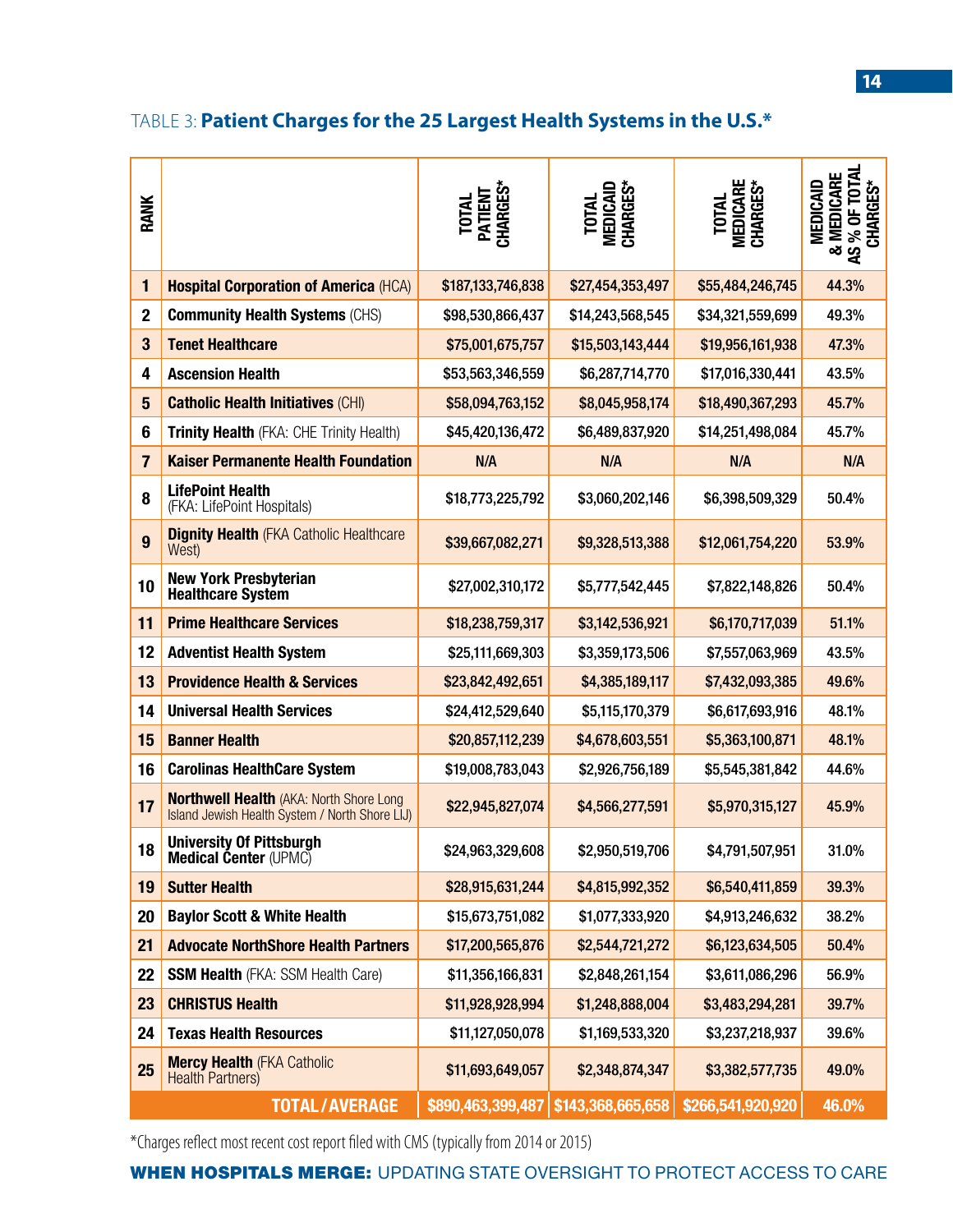## <span id="page-15-0"></span>**he Decline of** mergency Care Trauma centers and emergency departments across Trauma centers and emergency department.<br>J.S. have been closing at alarming rates. The people The property of the health-carring at a darming rates. The property of the detail of the artings that the bearings and to lose the most are those already put at a disadvant property of the artings are for the property of t tage by the health-OF NEED PROGRAMS: ger **A NATIONAL SURVEY**lť's too late with National Health Sys mymedrights@s Citizens group warns of loss "important reproductive services"

## History of Certificate of Need programs

## In most states, the existing system of hospital oversight is called

**15** 

a Certificate of Need (CON) program. CON programs started to appear in the 1960s and 1970s, when hospitals were being built thanks to grants from the 1946 Hill Burton Act, and in response to the need created by the enactment of the Medicare and Medicaid programs in 1965.<sup>29</sup> States recognized there should be a demonstration of need in the community before a new hospital was erected or established, in order to prevent overbuilding, duplication of services or unnecessary purchase of expensive medical equipment.<sup>30</sup> As more and more states adopted CON programs, the federal government enacted the Health Planning Resources Development Act in 1974, which provided federal funds to implement programs that required states to approve any major hospital developments or purchases of costly equipment, based on needs assessments and regional health planning. Certificate of Need (CON) programs were implemented in all 50 states.

Some states terminated their CON programs in the 1980s and 1990s after the federal government repealed the Health Planning Resources Development Act and removed funding support for the programs.<sup>31</sup>

31. Ibid.

<sup>29.</sup> Pamela C. Smith and Dana A. Forgione, "The Development of Certificate of Need Legislation," *Journal of Healthcare Finance*, Vol. 36, No. 2, (Winter 2009).

<sup>30.</sup> Ibid.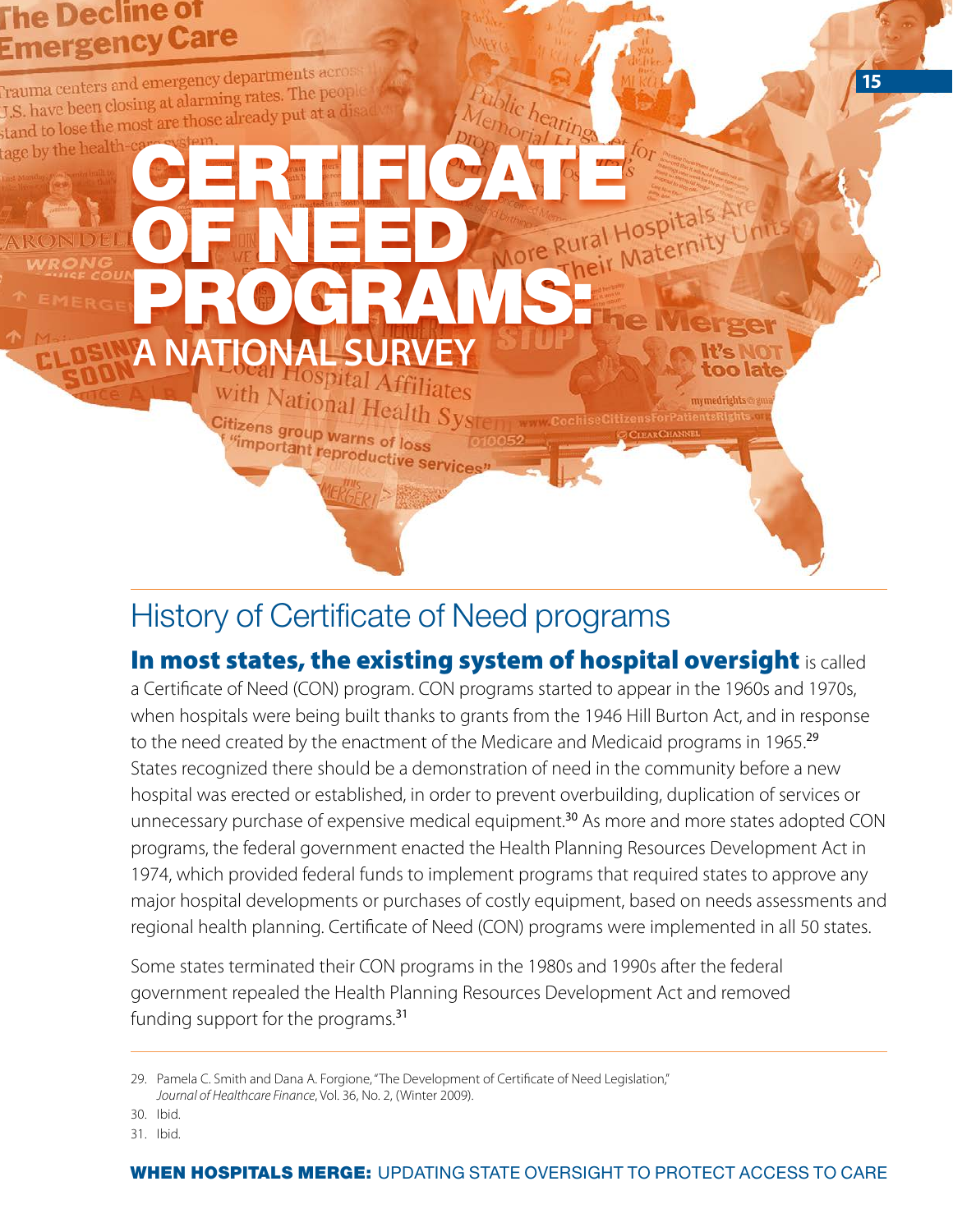<span id="page-16-0"></span>

| <b>STATES&amp;DG</b> |           |                          |  |  |  |  |  |
|----------------------|-----------|--------------------------|--|--|--|--|--|
| AL                   | <u>LĄ</u> | NΥ                       |  |  |  |  |  |
| <b>AK</b>            | ME        | <b>NV</b>                |  |  |  |  |  |
| AR                   | MÀ        | OH                       |  |  |  |  |  |
| <b>CT</b>            | MD        | $\overline{\textbf{OK}}$ |  |  |  |  |  |
| DC                   | <b>MI</b> | OR                       |  |  |  |  |  |
| DE                   | <b>MO</b> | <b>RI</b>                |  |  |  |  |  |
| FL                   | <b>MS</b> | <b>SC</b>                |  |  |  |  |  |
| GA                   | MŢ        | <b>TN</b>                |  |  |  |  |  |
| HI                   | <b>NC</b> | VA                       |  |  |  |  |  |
| IL                   | <b>NE</b> | <b>VT</b>                |  |  |  |  |  |
| IΑ                   | NΗ        | WA                       |  |  |  |  |  |
| KY                   | NJ        | WV                       |  |  |  |  |  |

#### **TODAY, 35 STATES AND WASHINGTON, D.C., still have CON programs.**<sup>32</sup>

However, these remaining regulatory systems were created long before the current trend of hospital industry consolidation and hospital closures, so most are not useful to respond to current market conditions. Certificate of Need Programs have the potential to be used effectively to ensure community access to health care services is maintained during a hospital consolidation in their community, but most of the laws need to be updated and strengthened.

## Which types of hospital transactions require Certificate of Need review?

Despite the overwhelming impact on a community when a hospital closes, most states do not require CON review in such cases. This is despite the fact that in the current health care climate, hospitals are opening at a slower pace than they are

closing and consolidating, especially in rural areas.<sup>33</sup> In addition to the 60 rural hospitals that have closed since 2010, 673 more rural hospitals are at risk of closure, according to a new report.<sup>34</sup> Since one of the original goals for CON programs was to reduce unnecessary duplication of health care facilities, in the beginning all CON programs required review of a proposed new health care facility to determine if there was a need for it in the community.<sup>35</sup> Almost all of the states with CON (32) require a review when a new health care facility or health care service is being established.<sup>36</sup>

**BY CONTRAST, ONLY 10 STATES require a CON when health care services or facilities are being discontinued.** Hospitals routinely close as the result of transactions between two or more hospitals. Often a service offered at both hospitals will be removed from one facility so that it is offered at just one hospital, or an entire facility will close or be transformed into a different type of facility (such as one concentrating on substance abuse treatment or outpatient

 $\mathbf{I}$ NY HI NJ CT TN IL **MD** 10 STATES

treatment). In the case of religious/secular hospital mergers, reproductive health services that were once offered at the secular hospital could be completely discontinued with no notice given to the affected communities and no action required to ensure the services are provided elsewhere in the community.

35. Smith and Forgione, 2009

<sup>32.</sup> For detailed information on each state and links to each state's laws go to [www.WhenHospitalsMerge.org](http://www.WhenHospitalsMerge.org)

<sup>33.</sup> Jayne O'Donnell and Laura Ungar, *Rural Hospitals in Critical Condition*, USA Today, [http://www.usatoday.com/story/news/](http://www.usatoday.com/story/news/nation/2014/11/12/rural-hospital-closings-federal-reimbursement-medicaid-aca/18532471/) [nation/2014/11/12/rural-hospital-closings-federal-reimbursement-medicaid-aca/18532471/](http://www.usatoday.com/story/news/nation/2014/11/12/rural-hospital-closings-federal-reimbursement-medicaid-aca/18532471/) , (November 12, 2014).

<sup>34.</sup> Ellison, 2016

<sup>36.</sup> Richard Cauchi, *Certificate of Need: State Health Laws and Programs*, National Conference of State Legislatures <http://www.ncsl.org/research/health/con-certificate-of-need-state-laws.aspx>., (July 2014).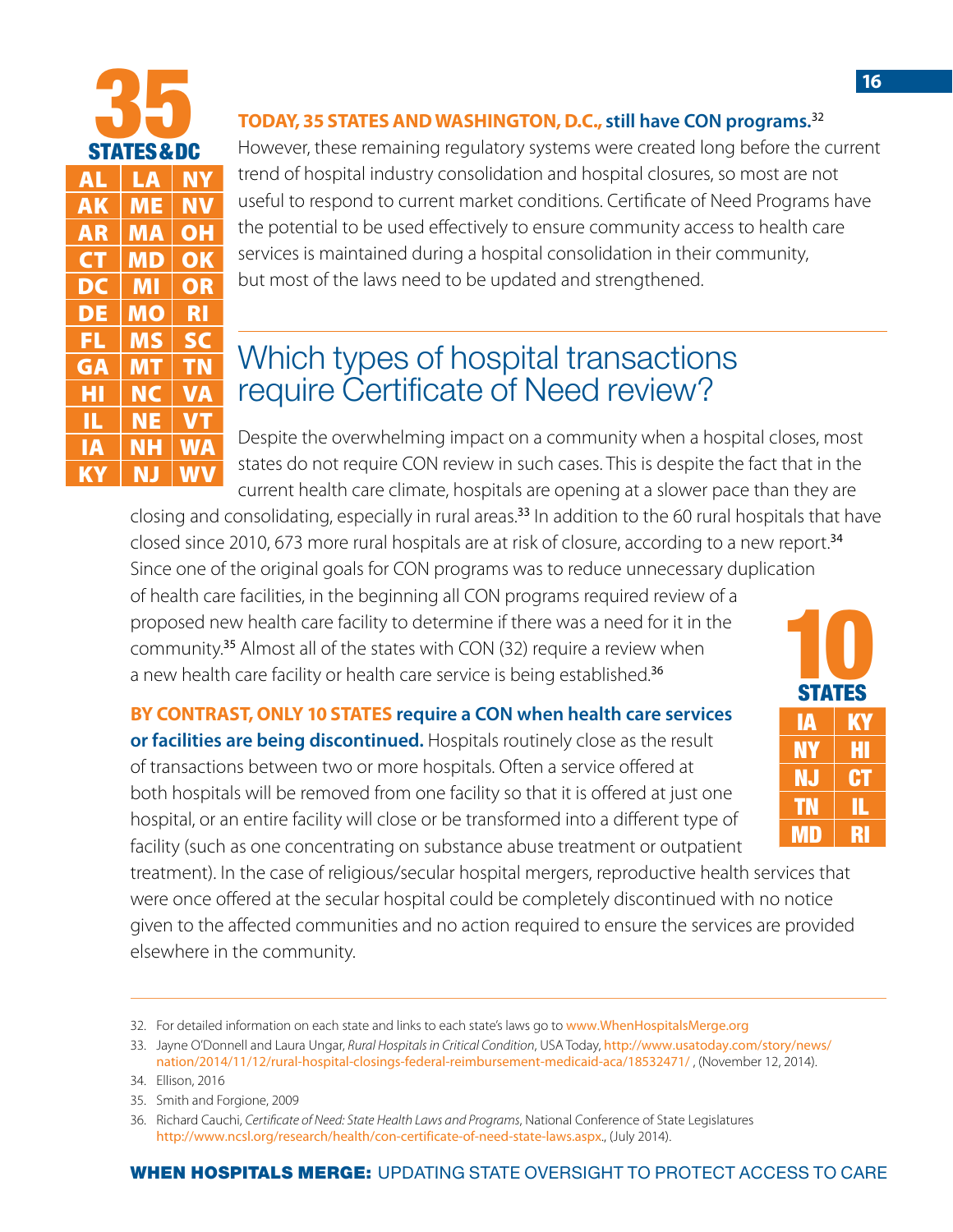IF A STATE HAS A STRONG REVIEW PROCESS, IT WILL INCLUDE ASSESSING THE HEALTH CARE NEEDS OF A COMMUNITY AND THE POTENTIAL IMPACT ON CONSUMERS OF THE LOSS OF THAT SERVICE.

Even in these states that require review when a service is discontinued, the "service" being eliminated is often not defined to include reproductive health services. For example, if contraceptive counseling and sterilization procedures will now be prohibited due to the introduction of religious restrictions at a formerly secular hospital, the facility still may not need to apply for a CON, as long as the obstetrics and gynecology department will remain. This is because the regulation may consider "loss of services" to mean loss of a department or a number of beds, rather than defining it narrowly to include specific types of procedures.

When a state does require a Certificate of Need to close a department, the review process can provide an opportunity for health care consumers to voice concerns about the potential loss of their services. If a state has a strong review process, it will include assessing the health care needs of a community and the potential impact on consumer of the loss of that service. A case that emerged in Rhode Island in early

2016 presented an example of this process at work. Memorial Hospital in Pawtucket, RI, which in 2013 became part of the Care New England health system, proposed to close its maternity unit, and send pregnant women to other nearby Care New England hospitals. The Department of Health in Rhode Island was required to issue a "reversal" of Certificate of Need within 90 days and held three public hearings in Pawtucket in March as part of the process. The DOH's decision on the proposed closure was pending at the time this report was being prepared.<sup>37</sup>

#### **CURRENTLY, 24 STATES require Certificate of Need review when a hospital is sold or a health system purchases another hospital or health**



**facility.** In the past, it was quite common for hospitals to engage in full asset purchases of other health facilities, or to acquire majority stakes in other hospitals. However, the current trend in hospital

transactions is towards looser affiliations between hospitals, such as joint ventures, joint operating agreements and strategic partnerships.<sup>38</sup> **ONLY EIGHT STATES AND D.C. require CON review (and in California, Attorney General review) for these types of arrangements between hospitals, despite the consequences they may have for the provision of services.** 



37. Richard Salit, "Public hearings set for Memorial Hospital's proposal to close birthing center," <http://www.providencejournal.com/article/20160308/NEWS/160309335>, (March 8, 2016).

38. Adamopoulos, 2014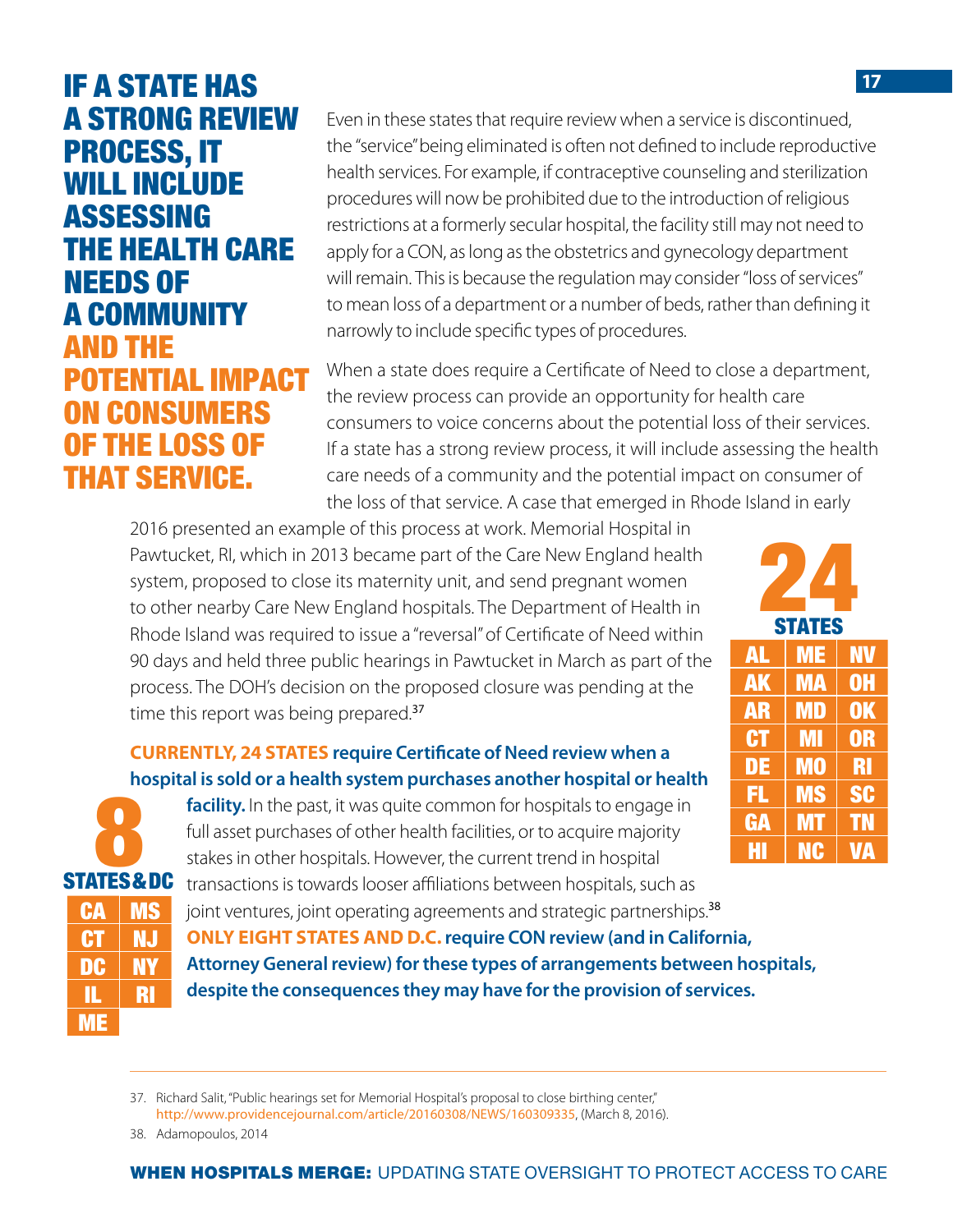## <span id="page-18-0"></span>RECENT EXAMPLES OF RELIGIOUS/ SECULAR PARTNERSHIPS HAVE BEEN STRUCTURED SO AS T "FLY UNDER THE RADAR" OF CON REVIEW.

There have been recent examples of religious/secular partnerships that have been structured so as to "fly under the radar" of CON review, with the result that reproductive health services have been discontinued without any government oversight or public notice. For instance, Washington is a state that requires CON review for hospitals involved in a "sale, purchase or lease" but not for looser affiliation agreements.<sup>39</sup> In recent years, a number of transactions between secular and Catholic hospitals in Washington have been structured as affiliations that have not required CON review. For example, the Franciscan Health System, which is part of the national Catholic Health Initiatives system, entered into an affiliation agreement with Harrison Medical Center, the only full-service hospital on Kitsap Peninsula. This affiliation was not a "sale, purchase or lease" and therefore did not require CON review, but the affiliation agreement had real-life consequences for the Kitsap Peninsula

community, since it prevented Harrison Medical Center from performing elective abortions or providing aid-in-dying services that are otherwise legal in the state. The closest health facility where residents could go to receive those services was an hour-long ferry ride away in Seattle.<sup>40,41</sup>

## Which designated agency conducts Certificate of Need review in a state?

Our review found that each state CON program has a different set of guidelines that are used to determine who reviews a CON application -- whether it is a state agency, a designated review board or a planning commission. Consumer access to needed health services is directly affected by hospital consolidations, yet **ONLY EIGHT CON PROGRAMS (seven states and D.C.) actually require consumers to be represented on the board or commission that conducts the review process.** Requiring consumer representation on these boards or commissions could ensure that decision-makers hear from people who are actually affected by the potential hospital affiliations, instead of only from government employees or health industry insiders. In most instances, members of a CON board or commission are appointed either because of their expertise in the health industry, or because of they hold a political office. Consumers and their advocates often can contribute a deeper understanding of the health needs of the community. AL IL DE | NJ DC | NY HI TN **STATES&DC** 

<sup>39.</sup> In 2013 the WA DOH promulgated a new rule that would require CON review for a "transfer of control" but after the WA Hospital

Association sued saying the WA DOH did not have the authority to change the rule, the Supreme Court of WA struck it down. 40. *Request for Department of Health to Decline to Issue Determination of Non-Reviewability Regarding Proposed Affiliation of Franciscan Health System and Harrison Medical Center*, American Civil Liberties Union of Washington, [https://aclu-wa.org/sites/default/files/](https://aclu-wa.org/sites/default/files/attachments/2013-07-16--Letter%20to%20DOH%20re%20Harrison-Franciscan.pdf) [attachments/2013](https://aclu-wa.org/sites/default/files/attachments/2013-07-16--Letter%20to%20DOH%20re%20Harrison-Franciscan.pdf)-07-16--Letter%20to%20DOH%20re%20Harrison-Franciscan.pdf, (July 16, 2013).

<sup>41.</sup> Uttley, Reynertson, Kenny, and Melling, 2013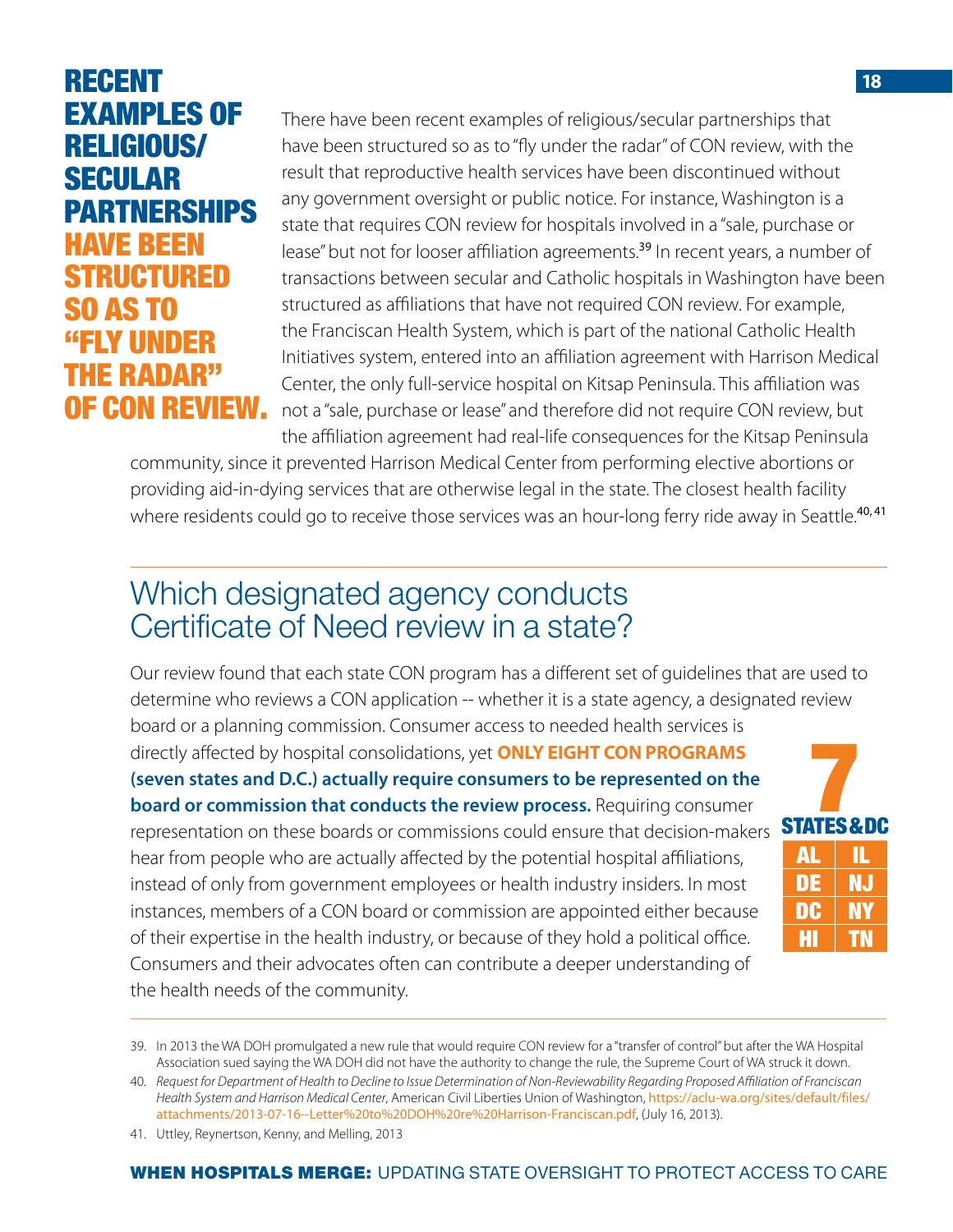<span id="page-19-0"></span>

| <b>STATES &amp; DC</b> |           |   |
|------------------------|-----------|---|
| <u>ak</u>              | <b>MA</b> |   |
| <b>CT</b>              | <b>MS</b> |   |
| DĊ                     | <b>MT</b> |   |
| FL                     | NE        |   |
| <b>GA</b>              | <b>SC</b> |   |
| <b>KY</b>              | <b>VA</b> |   |
|                        | <b>WA</b> |   |
| ME                     | WV        | İ |

#### **FIFTEEN STATES AND D.C. conduct CON review through staff members employed at the state's Department of Health or other administrative agency that handles CON.**

In these states, the staff will perform the review and an appointed commissioner will sign off on the final decision. A reviewing body comprised only of agency staff can potentially ensure isolation from political influence, but it may also lack specific industry expertise or the consumer viewpoint that an appointed board may bring.

Regulations can determine who must be represented on CON review boards. There are 14 states with regulations that articulate guidelines for the Governor to follow in making appointments to the board. Those guidelines include criteria such as which industries/ fields the representatives should come from. For instance, in Delaware, the Governor must appoint one person from each of the following: the Delaware Health Care Commission,

the state Department of Health, a labor union, the health insurance industry, a health care administrator, a physician, someone from a long-term care organization, a representative from a provider group other than a hospital or nursing home, and a health care purchaser (an employer for example). There also must be four representatives from the general public.

## What are the criteria for review under CON in the state?

Reviewing entities are required to follow statutory and regulatory guidelines that outline the criteria for reviewing CON applications. While a demonstration of need in the community for a new facility or piece of equipment makes sense in the original context of CON,<sup>42</sup> there are other review guidelines that are crucial in the current health care

landscape. For example, **17 STATES AND D.C. do require a reviewing entity to consider whether the facility will be accessible to medicallyunderserved populations and whether there are similar health services** 

**available in the same geographic area.** Such requirements could be invoked by mobilized consumers to ensure that access to reproductive health services is not diminished, or that potential closing of an emergency department does not leave vulnerable patients with unreasonable travel distances to the next facility. Similarly, 23 states require that the proposed project applying for a CON must be compatible with existing state health policies. Thus, a project that results in loss of services to a community or geographic region could be found to directly violate state health policies.



42. Cauchi, 2014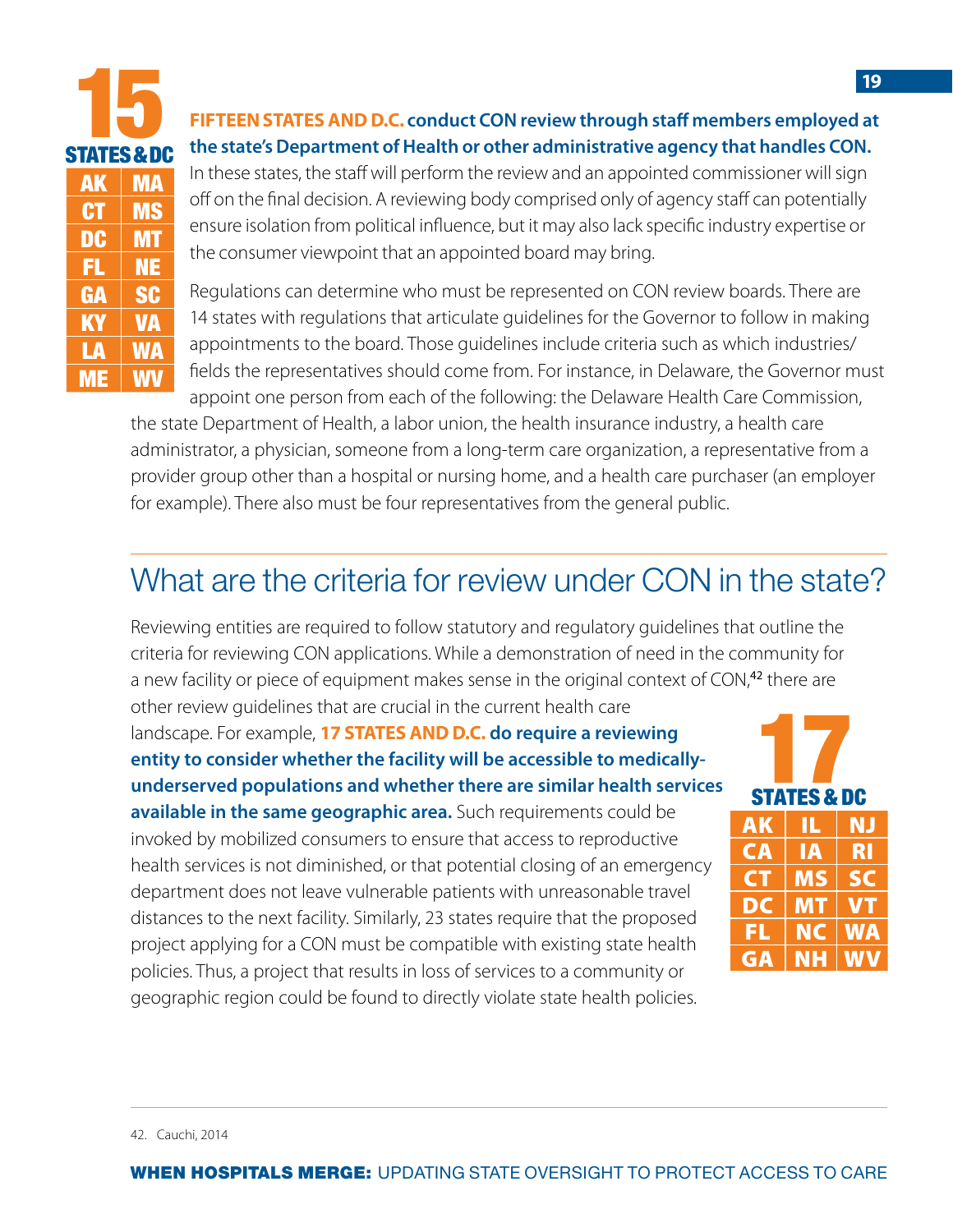## <span id="page-20-0"></span>AN ASSESSMENT SHOULD IDENTIFY ANY POTENTIAL BARRIERS TO CARE THAT WOULD BE CREATED.

As the name Certificate of Need suggests, virtually all states require a showing that the project would fill a need and 23 states require that the proposed project under review be compatible with state health planning goals or policies. To be most useful, however, this requirement should be fulfilled with the preparation of an independent, comprehensive needs assessment analyzing the health needs of the affected community, with a focus on low-income populations. Such an assessment should identify any potential barriers to care that would be created as a result of the proposed transaction, such as lack of transportation to alternative providers of care that would be discontinued. Alternatively, reviewers might consult an existing state health planning document, if it identifies health needs of the affected hospital service area.

## How is the public notified and engaged in Certificate of Need review?

### **Are state CON websites transparent and user-friendly?**

Our review found that although every state's CON program has provisions giving an appearance of engaging the public, the actual extent to which consumer views are sought and considered

varies widely, and is often quite limited. In order for members of the public to be engaged in the CON process, they need to be informed that CON review is going to occur in the first place. Every state with a CON program has a website, or a section of a website belonging to a state agency (such as a Department of Health), where the public can go to learn more information about the CON process, but these websites vary greatly in their user-friendliness and the amount of information provided.

If consumers are going to participate in the Certificate of Need review process, they will need to be able to find information about each application easily and in a timely manner, with the information being written in an easily understandable tone and in multiple languages. Many of the current state Certificate of Need websites do not even post applications or information about

the process. The ones that do post such CON information often do not explain the applications in easy to understand ways.

THE ACTUAL EXTENT TO WHICH **CONSUMER** VIEWS ARE SOUGHT AND **CONSIDERED** VARIES WIDELY.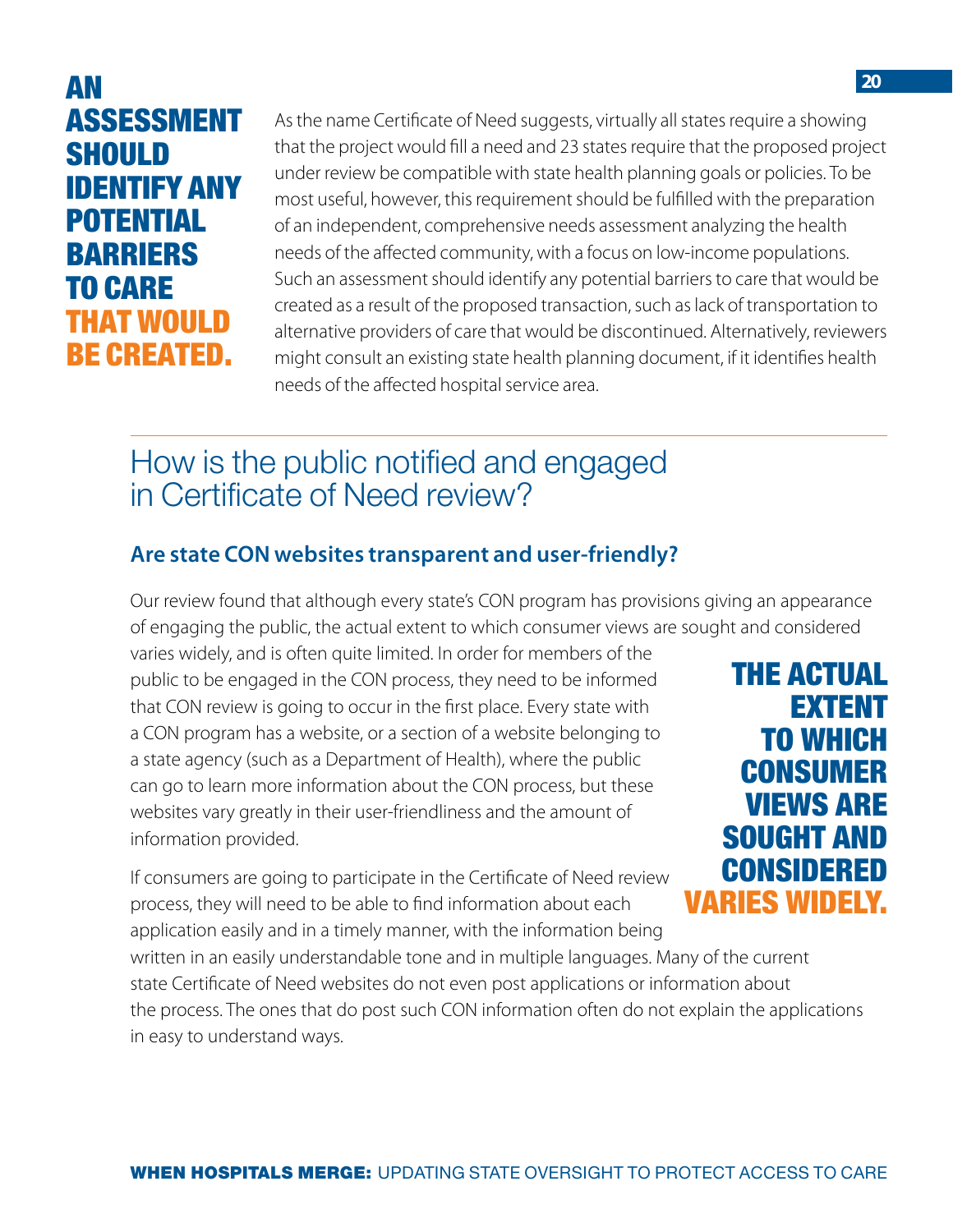## **CONSUMERS** MAY DISCOVER THAT CON STATUTES ARE NOT SUMMARIZED **FXPI AINED** IN PLAIN ENGLISH.

Most of the CON websites include links to the relevant statutes and regulations concerning the CON process, a summary of the CON program and information about public hearings for CON applications. Many CON websites also post notifications when a new application is under review. However, in order for consumers to see such notification, they would first have to find the state's CON website, which isn't always an easy process. Sometimes "Google" will lead to it, but often it does not.

For example, if consumers in Connecticut, a state with robust CON laws, wanted to learn about the CON process there, they might use a search engine to look for "Connecticut Certificate of Need," which would bring them to a

website that simply has links to the statutes discussing CON. It is important for the state to require notification of the public about a pending transaction by other means, because if consumers did not know to search for the term "Certificate of Need," they might not find the relevant website. A search of "Connecticut Hospital Merger" brings up a list of articles about hospitals that have merged or will merge, but not a link to the state's CON website. Once consumers do find a state CON website, they may discover that CON statutes are not summarized or explained in plain English and can only be found in their full text form, which is challenging for an average person to read. The Connecticut CON website does explain the rule that a public hearing may be held and includes a link that says "Certificate of Need Status Report,"<sup>43</sup> which is where an individual can find information about current CON applications and scheduled public hearings.

## **How is the public informed about a proposed hospital transaction?**

A total of 21 CON programs require the public to be notified by a means other than the CON website. Of these, **17 (16 STATES AND DC) REQUIRE publication of notice about a new CON application in a newspaper.**  Unfortunately, many of these notices may be published in the legal notices section of a newspaper, which are not widely read by the general public. Florida and Maryland inform the public through their state's administrative register, which is a state's official notification mechanism of rulemaking activity and is usually only accessible to those who know where to find it. Hawaii and Nevada require the public to be informed, but do not specify how.

43. *Public Hearing Notices & Reports*, State of Connecticut Department of Public Health, <http://www.ct.gov/dph/cwp/view.asp?a=3902&q=276950>, (March 28, 2016).

AL IL RI AK ME SC CT MO TN DC | MS | VT DE | MT | WV GA OR STATES&DC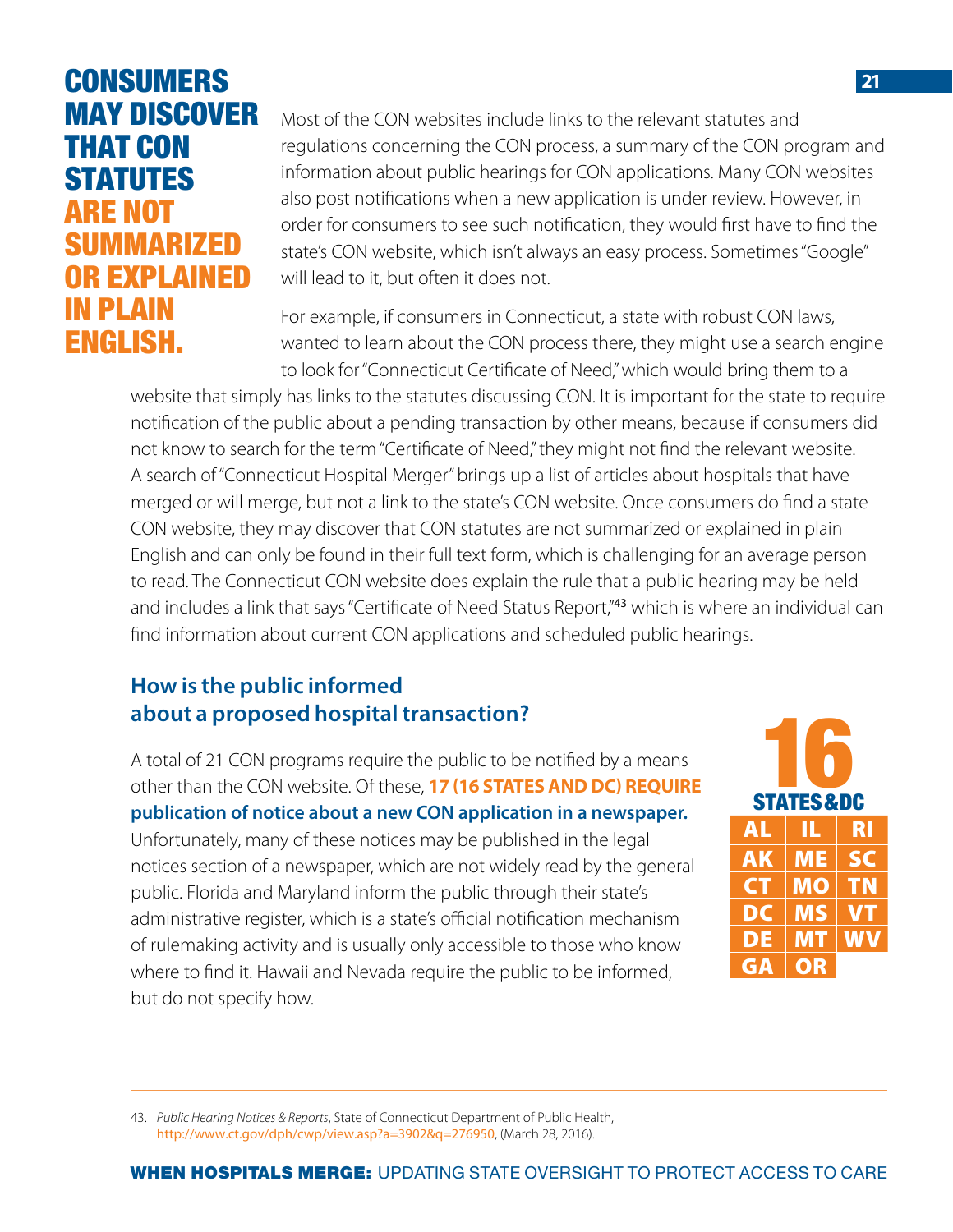## ONLY 12 CON PROGRAMS MANDATE THAT A PUBLIC HEARING BE HELD DURING THE CON **APPLICATION** PROCESS.

The MergerWatch review did not find any examples of requirements for potentially more effective notification of affected consumers, such as through issuance of press releases to local newspapers, notification of local officials, postings in local libraries or through use of social media.

#### **Can consumers testify at public hearings?**

All CON programs allow a public hearing to be held, but only 12 CON programs mandate that a public hearing be held during the CON application process: Alaska, Alabama,

Hawaii, Iowa, Michigan, New Jersey, Nevada, North Carolina, Rhode Island, Tennessee, Virginia, and Vermont. Of those, only six states (Alaska, California, Hawaii, Iowa, New Jersey, and Virginia) require that there be a separate public hearing held specifically to address the CON application where members of the public can testify. Eight CON programs (Alaska, California, DC, Michigan, New York, Tennessee, Virginia, and Vermont) require that a portion of a regularly held review board meeting include a public hearing about a CON application where members of the public can testify. **THERE ARE 22 PROGRAMS (21 STATES AND D.C.) that will hold a public hearing upon request, but the requirements of who may request a public hearing vary from state to state.**

| ۳<br><b>STATES &amp; DC</b> |           |    |  |  |  |  |  |
|-----------------------------|-----------|----|--|--|--|--|--|
| <b>CT</b>                   | MD        | ΝJ |  |  |  |  |  |
| DE                          | ME        | OR |  |  |  |  |  |
| DC                          | MI        | RI |  |  |  |  |  |
| FL                          | <b>MO</b> | SC |  |  |  |  |  |
| GА                          | MS        | WA |  |  |  |  |  |
| Щ.                          | MŢ        | WV |  |  |  |  |  |
| ΚY                          | <b>NC</b> |    |  |  |  |  |  |
| МA                          | NΗ        |    |  |  |  |  |  |

#### **Can consumers submit written testimony?**

|    | L<br><b>STATES</b> |           |
|----|--------------------|-----------|
| AK | <b>MD</b>          | SC        |
| AL | <b>MO</b>          | ŢΝ        |
| CA | <b>MT</b>          | VĄ        |
| GA | NC                 | <b>VT</b> |
| IL | ΝJ                 | WA        |
| ME | NΥ                 |           |
| MA | Ŕl                 |           |

**ONLY 19 CON PROGRAMS allow people to submit written testimony spelling out their concerns with the proposed transaction.** Of those states that allow written testimony to be submitted, only four have laws requiring that written comments must be considered by the official CON reviewing body: Alaska, Alabama, Maryland and Vermont. The rest of the programs are not required to make the written comments part of the record.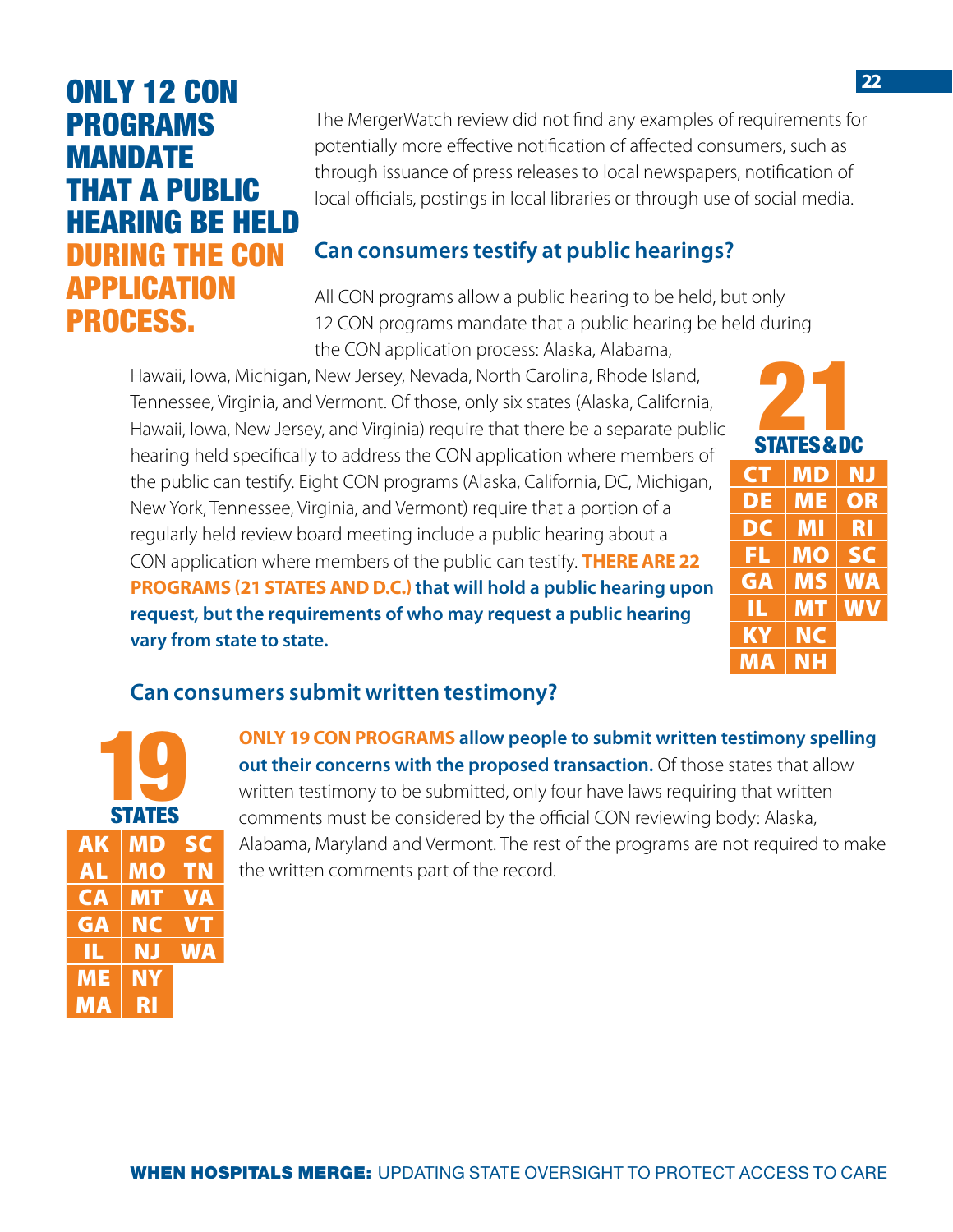## <span id="page-23-0"></span>**Is there post-approval review and enforcement of terms?**

Most CON programs have some form of post-approval review and enforcement process in order to ensure that CON holders are complying with the terms agreed to when they were granted a CON. Once a CON is issued, **25 STATE CON PROGRAMS require the state to monitor a CON holder's progress.** In most of these programs, progress is measured

ONLY 23 STATES HAVE **PROVISIONS** ALLOWING A CON TO BE REVOKED IF THE TERMS ARE NOT FOLLOWED.

by requiring the CON holder to submit periodic updates to the state. In some programs, the CON authority is supposed to check on the progress of the project after a specified amount of time. While most states set conditions for the hospital to follow when their CON is approved, only 23 states have provisions allowing a CON to be revoked if the terms are not followed: Alaska, Connecticut, Delaware, Florida,

AK MD OR DE MI RI FL MO TN GA MT VT HI NC VA IL NE WA IA NH WV LA NJ ME NY 25 STATES

Georgia, Hawaii, Illinois, Louisiana, Maryland, Michigan, Missouri, North Carolina, Nebraska, New Hampshire, New Jersey, New York, Oregon, Rhode Island, Tennessee, Vermont, Virginia, Washington and West Virginia. Some programs will also allow an extension on the CON if that is needed

to comply with the conditions attached to approval. The scope of this review did not allow independent assessment of whether CON approvals are ever revoked if the terms are not met.

## State grades

In the following two pages, we present the overall grade we have given each state's CON program (if there is one), as well as grades on key policies within state CON review that we believe are important to protect community access to essential services. These include when CON review is required, who performs the review, and how the public can participate in the process.

You can click on the name of the state in the chart or go to [www.WhenHospitalsMerge.org](http://www.WhenHospitalsMerge.org) where we have posted more detailed information about each state.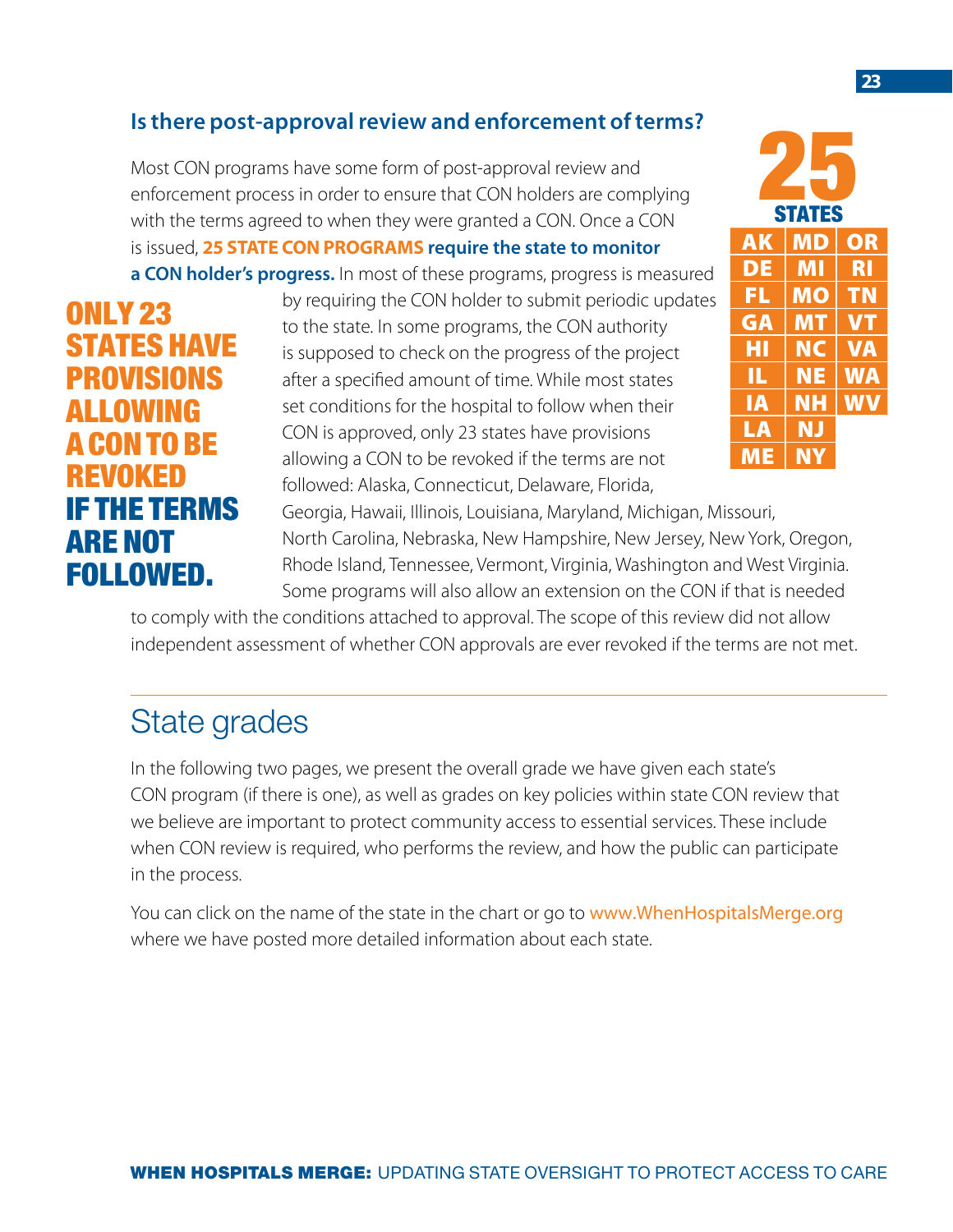#### **State grades**

| <b>STATE</b><br>Click on the name of a state to<br>get more details on our website:<br>www.WhenHospitalsMerge.org | <b>OVERALL GRADE</b> | CRITERIA FOR<br><b>TRIGGERING</b><br><b>REVIEW</b> | & TRANSPARENCY<br>ORGANIZATIONAL<br>STRUCTURE OF<br>REVIEW BOARD | STANDARDS<br>REVIEW | ACCOUNTABILITY<br>ENGAGEMENT<br><b>AND PUBLIC</b> | WITH THE PUBLIC<br>COMMUNICATION | POST-APPROVAL<br><b>ENFORCEMENT</b><br><b>REVIEW AND</b> |
|-------------------------------------------------------------------------------------------------------------------|----------------------|----------------------------------------------------|------------------------------------------------------------------|---------------------|---------------------------------------------------|----------------------------------|----------------------------------------------------------|
| <b>Alabama</b>                                                                                                    | $C +$                | F                                                  | $\boldsymbol{A}$                                                 | $\mathbf{C}$        | B                                                 | B                                | B                                                        |
| <b>Alaska</b>                                                                                                     | B                    | F                                                  | C                                                                | $\boldsymbol{A}$    | $\overline{A}$                                    | $\boldsymbol{A}$                 | $\boldsymbol{A}$                                         |
| <b>Arizona</b>                                                                                                    | F                    | <b>No CON</b>                                      | <b>No CON</b>                                                    | <b>No CON</b>       | <b>No CON</b>                                     | <b>No CON</b>                    | <b>No CON</b>                                            |
| <b>Arkansas</b>                                                                                                   | F                    | <b>No CON</b>                                      | <b>No CON</b>                                                    | <b>No CON</b>       | <b>No CON</b>                                     | <b>No CON</b>                    | <b>No CON</b>                                            |
| California*                                                                                                       | $A -$                | $\mathbf{C}$                                       | $\mathbf{C}$                                                     | $\boldsymbol{A}$    | $\boldsymbol{A}$                                  | $\boldsymbol{A}$                 | $\boldsymbol{A}$                                         |
| <b>Colorado</b>                                                                                                   | F                    | <b>No CON</b>                                      | <b>No CON</b>                                                    | <b>No CON</b>       | <b>No CON</b>                                     | <b>No CON</b>                    | <b>No CON</b>                                            |
| <b>Connecticut</b>                                                                                                | $\boldsymbol{A}$     | $\boldsymbol{A}$                                   | C                                                                | $\boldsymbol{A}$    | $\mathbf{C}$                                      | $\boldsymbol{A}$                 | $\mathbf B$                                              |
| <b>DC</b>                                                                                                         | $B+$                 | $\mathbf{C}$                                       | $\boldsymbol{A}$                                                 | $\mathbf B$         | B                                                 | $\boldsymbol{A}$                 | A                                                        |
| <b>Delaware</b>                                                                                                   | $\mathbf{C}$         | F                                                  | $\mathbf{A}$                                                     | C                   | $\mathbf{C}$                                      | B                                | B                                                        |
| <b>Florida</b>                                                                                                    | $C +$                | F                                                  | C                                                                | $\mathbf B$         | $\mathbf{C}$                                      | $\boldsymbol{A}$                 | B                                                        |
| Georgia                                                                                                           | $\mathbf{C}$         | F                                                  | C                                                                | $\boldsymbol{A}$    | B                                                 | B                                | $\boldsymbol{A}$                                         |
| <b>Hawaii</b>                                                                                                     | B                    | $\mathbf{C}$                                       | $\boldsymbol{A}$                                                 | $\mathbf{C}$        | $\bf{B}$                                          | B                                | $\boldsymbol{A}$                                         |
| <b>Idaho</b>                                                                                                      | F                    | <b>No CON</b>                                      | <b>No CON</b>                                                    | <b>No CON</b>       | <b>No CON</b>                                     | <b>No CON</b>                    | <b>No CON</b>                                            |
| <b>Illinois</b>                                                                                                   | $\boldsymbol{A}$     | A                                                  | $\boldsymbol{A}$                                                 | $\boldsymbol{A}$    | B                                                 | $\overline{A}$                   | $\mathbf B$                                              |
| <b>Indiana</b>                                                                                                    | F                    | <b>No CON</b>                                      | <b>No CON</b>                                                    | <b>No CON</b>       | <b>No CON</b>                                     | <b>No CON</b>                    | <b>No CON</b>                                            |
| <b>lowa</b>                                                                                                       | $B -$                | F                                                  | B                                                                | $\boldsymbol{A}$    | B                                                 | B                                | A                                                        |
| <b>Kansas</b>                                                                                                     | F                    | <b>No CON</b>                                      | <b>No CON</b>                                                    | <b>No CON</b>       | <b>No CON</b>                                     | <b>No CON</b>                    | <b>No CON</b>                                            |
| <b>Kentucky</b>                                                                                                   | D                    | C                                                  | C                                                                | F                   | $\mathbf{C}$                                      | B                                | $\bf{B}$                                                 |
| <b>Louisiana</b>                                                                                                  | F                    | F                                                  | $\mathbf{C}$                                                     | F                   | F                                                 | $\mathbf{C}$                     | $\mathbf B$                                              |
| <b>Maine</b>                                                                                                      | B                    | $\mathbf{C}$                                       | C                                                                | $\mathbf{C}$        | $\mathbf B$                                       | $\mathbf{A}$                     | A                                                        |
| <b>Maryland</b>                                                                                                   | $B -$                | F                                                  | $\mathbf B$                                                      | $\mathbf{C}$        | $\mathbf B$                                       | B                                | $\mathbf{A}$                                             |
| <b>Massachusetts</b>                                                                                              | $C -$                | F                                                  | A                                                                | F                   | $\mathbf B$                                       | B                                | $\mathbf B$                                              |
| <b>Michigan</b>                                                                                                   | $C +$                | F                                                  | B                                                                | B                   | B                                                 | B                                | B                                                        |
| <b>Minnesota</b>                                                                                                  | F                    | <b>No CON</b>                                      | <b>No CON</b>                                                    | <b>No CON</b>       | <b>No CON</b>                                     | <b>No CON</b>                    | <b>No CON</b>                                            |
| <b>Mississippi</b>                                                                                                | B                    | B                                                  | C                                                                | A                   | $\mathbf{C}$                                      | B                                | A                                                        |

\*ranking based on Attorney General review of Hospital Mergers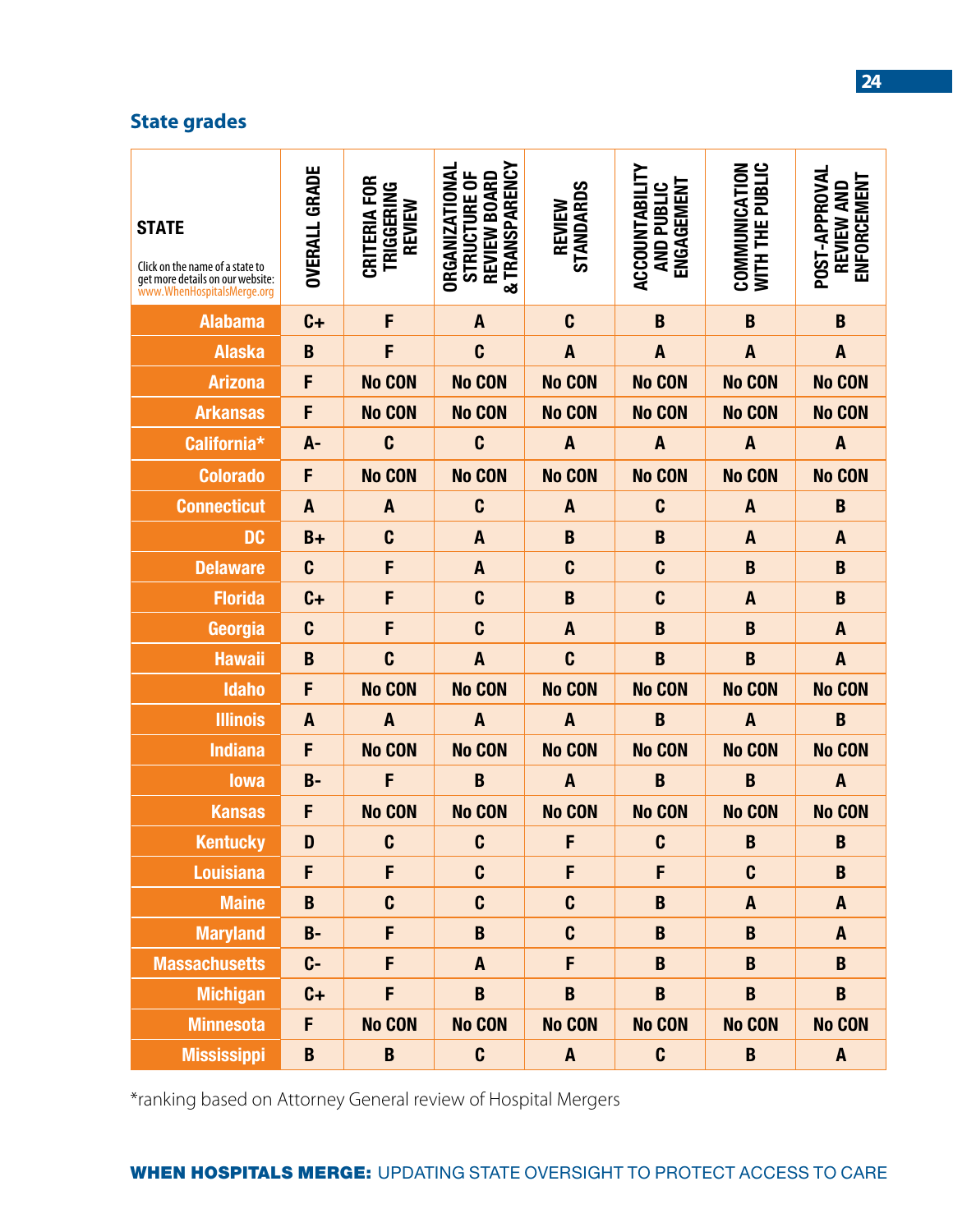## **State grades**, continued

| <b>STATE</b><br>Click on the name of a state to<br>get more details on our website:<br>www.WhenHospitalsMerge.org | <b>OVERALL GRADE</b> | CRITERIA FOR<br>TRIGGERING<br>REVIEW | & TRANSPARENCY<br><b>ORGANIZATIONA</b><br>STRUCTURE OF<br>REVIEW BOARD | STANDARDS<br>REVIEW | <b>ACCOUNTABILITY</b><br>ENGAGEMENT<br><b>AND PUBLIC</b> | COMMUNICATION<br><b>WITH THE PUBLIC</b> | POST-APPROVAL<br>ENFORCEMENT<br><b>REVIEW AND</b> |
|-------------------------------------------------------------------------------------------------------------------|----------------------|--------------------------------------|------------------------------------------------------------------------|---------------------|----------------------------------------------------------|-----------------------------------------|---------------------------------------------------|
| <b>Missouri</b>                                                                                                   | $C -$                | F                                    | B                                                                      | F                   | B                                                        | $\boldsymbol{A}$                        | B                                                 |
| <b>Montana</b>                                                                                                    | $B -$                | F                                    | $\mathbf{C}$                                                           | $\overline{A}$      | B                                                        | $\boldsymbol{A}$                        | F                                                 |
| <b>Nebraska</b>                                                                                                   | F                    | F                                    | $\mathbf{C}$                                                           | F                   | F                                                        | $\mathbf{C}$                            | $\mathbf B$                                       |
| <b>Nevada</b>                                                                                                     | F                    | <b>No CON</b>                        | <b>No CON</b>                                                          | <b>No CON</b>       | <b>No CON</b>                                            | <b>No CON</b>                           | <b>No CON</b>                                     |
| <b>New Hampshire</b>                                                                                              | $D+$                 | F                                    | B                                                                      | $\bf{B}$            | C                                                        | $\mathbf B$                             | $\mathbf B$                                       |
| <b>New Jersey</b>                                                                                                 | A                    | $\boldsymbol{A}$                     | $\boldsymbol{A}$                                                       | $\boldsymbol{A}$    | $\boldsymbol{A}$                                         | $\mathbf{C}$                            | $\mathbf B$                                       |
| <b>New Mexico</b>                                                                                                 | F                    | <b>No CON</b>                        | <b>No CON</b>                                                          | <b>No CON</b>       | <b>No CON</b>                                            | <b>No CON</b>                           | <b>No CON</b>                                     |
| <b>New York</b>                                                                                                   | B                    | $\mathbf{C}$                         | $\overline{A}$                                                         | C                   | $\bf{B}$                                                 | B                                       | F                                                 |
| <b>North Carolina</b>                                                                                             | $B -$                | F                                    | B                                                                      | $\overline{B}$      | $\bf{B}$                                                 | B                                       | $\mathbf B$                                       |
| <b>North Dakota</b>                                                                                               | F                    | <b>No CON</b>                        | <b>No CON</b>                                                          | <b>No CON</b>       | <b>No CON</b>                                            | <b>No CON</b>                           | <b>No CON</b>                                     |
| <b>Ohio</b>                                                                                                       | F                    | <b>No CON</b>                        | <b>No CON</b>                                                          | <b>No CON</b>       | <b>No CON</b>                                            | <b>No CON</b>                           | <b>No CON</b>                                     |
| <b>Oklahoma</b>                                                                                                   | F                    | <b>No CON</b>                        | <b>No CON</b>                                                          | <b>No CON</b>       | <b>No CON</b>                                            | <b>No CON</b>                           | <b>No CON</b>                                     |
| <b>Oregon</b>                                                                                                     | D-                   | F                                    | B                                                                      | F                   | C                                                        | B                                       | $\overline{A}$                                    |
| <b>Pennsylvania</b>                                                                                               | F                    | <b>No CON</b>                        | <b>No CON</b>                                                          | <b>No CON</b>       | <b>No CON</b>                                            | <b>No CON</b>                           | <b>No CON</b>                                     |
| <b>Rhode Island</b>                                                                                               | A-                   | $\boldsymbol{A}$                     | B                                                                      | $\mathbf{C}$        | B                                                        | B                                       | $\boldsymbol{A}$                                  |
| <b>South Carolina</b>                                                                                             | D                    | F                                    | C                                                                      | B                   | B                                                        | B                                       | $\mathbf B$                                       |
| <b>South Dakota</b>                                                                                               | F                    | <b>No CON</b>                        | <b>No CON</b>                                                          | <b>No CON</b>       | <b>No CON</b>                                            | <b>No CON</b>                           | <b>No CON</b>                                     |
| <b>Tennessee</b>                                                                                                  | A-                   | B                                    | $\boldsymbol{A}$                                                       | $\mathbf{C}$        | $\mathbf B$                                              | $\boldsymbol{A}$                        | $\boldsymbol{A}$                                  |
| <b>Texas</b>                                                                                                      | F                    | <b>No CON</b>                        | <b>No CON</b>                                                          | <b>No CON</b>       | <b>No CON</b>                                            | <b>No CON</b>                           | <b>No CON</b>                                     |
| <b>Utah</b>                                                                                                       | F                    | <b>No CON</b>                        | <b>No CON</b>                                                          | <b>No CON</b>       | <b>No CON</b>                                            | <b>No CON</b>                           | <b>No CON</b>                                     |
| <b>Vermont</b>                                                                                                    | $B -$                | F                                    | B                                                                      | B                   | B                                                        | $\mathbf{A}$                            | $\mathbf{A}$                                      |
| <b>Virginia</b>                                                                                                   | B                    | C                                    | C                                                                      | C                   | $\mathbf{A}$                                             | B                                       | A                                                 |
| <b>Washington</b>                                                                                                 | $C -$                | F                                    | $\mathbf{C}$                                                           | B                   | B                                                        | B                                       | A                                                 |
| <b>West Virginia</b>                                                                                              | D                    | F                                    | $\mathbf{C}$                                                           | $\mathbf B$         | C                                                        | $\mathbf B$                             | $\mathbf{A}$                                      |
| <b>Wisconsin</b>                                                                                                  | F                    | <b>No CON</b>                        | <b>No CON</b>                                                          | <b>No CON</b>       | <b>No CON</b>                                            | <b>No CON</b>                           | <b>No CON</b>                                     |
| <b>Wyoming</b>                                                                                                    | F                    | <b>No CON</b>                        | <b>No CON</b>                                                          | <b>No CON</b>       | <b>No CON</b>                                            | <b>No CON</b>                           | <b>No CON</b>                                     |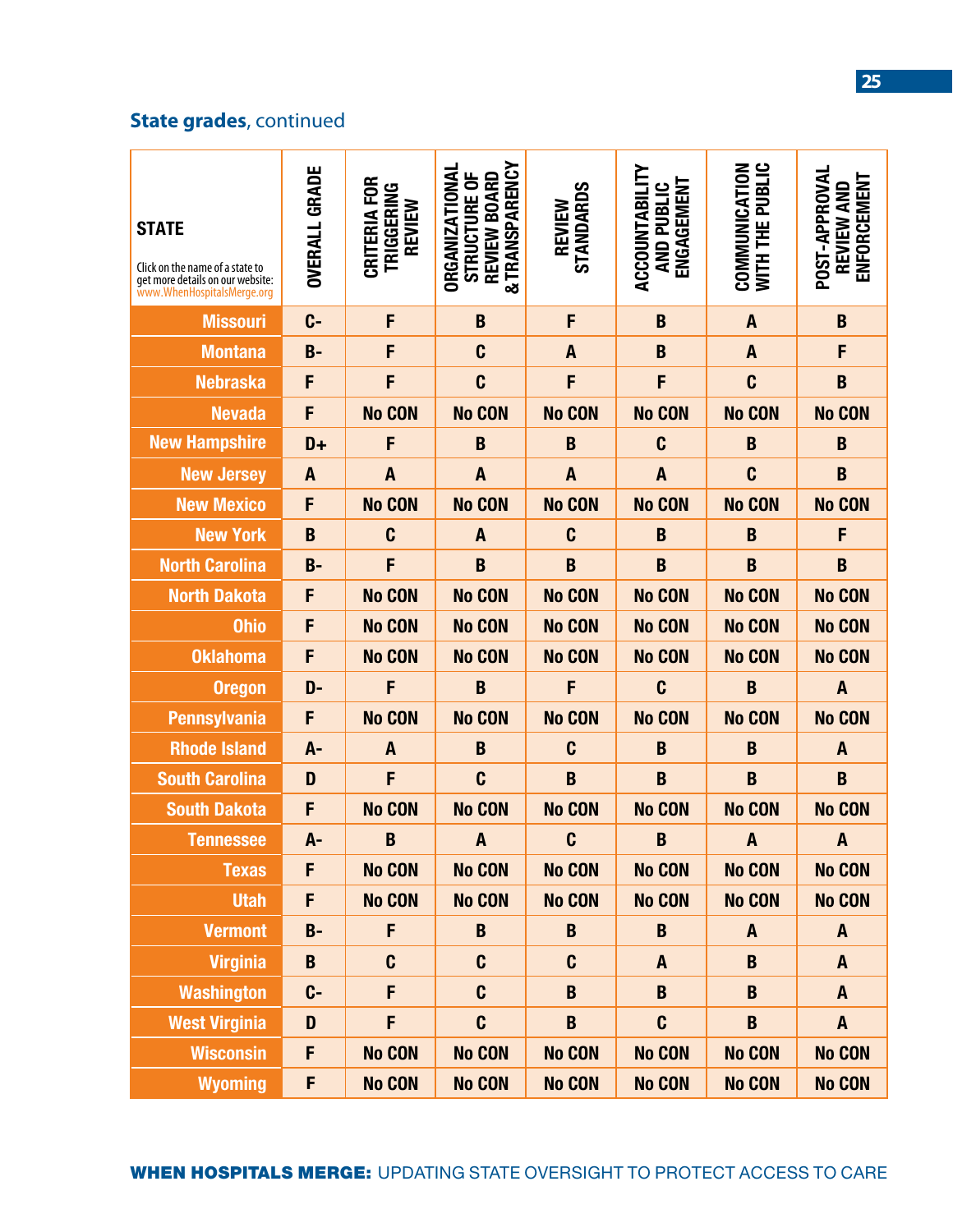## <span id="page-26-0"></span>he Decline of mergency Care

Trauma centers and emergency departments across Trauma centers and emergency department.<br>J.S. have been closing at alarming rates. The peop J.S. have been closing at alarming race.<br>stand to lose the most are those already put at a ditand to lose the health-care system.

MODEL

Citizens group warns of loss

"important reproductive services"

## Model Certificate of Need policies for the new era of hospital consolidation

POLICIES AND

ublic hearings

*Aemorial Hospital's*<br>oposal to Spital's<br>thing car close

et for

mymedrights@

**26** 

ACTION STEPS

**Current Certificate of Need policies vary widely across the states,** but they share a need to be updated to reflect the shifting realities of the health care landscape. As the hospital industry continues to move towards more consolidation, and there are an increasing number of rural hospital closings, it is important to ensure that state oversight policies like Certificate of Need can be utilized to protect access to care. Patient access to care will only be protected if consumers can meaningfully participate in the Certificate of Need review process by being fully informed and having the ability to provide testimony about the potential impact on their communities.

### **1. Criteria for triggering CON:**

- Ideally, a CON would be required any time a hospital is involved in a sale, purchase, lease, affiliation or transfer of board control.
- It would also be required when the proposed transaction would result in a loss of services, with services defined to include reproductive health services such as tubal ligations, abortions, and contraceptive counseling.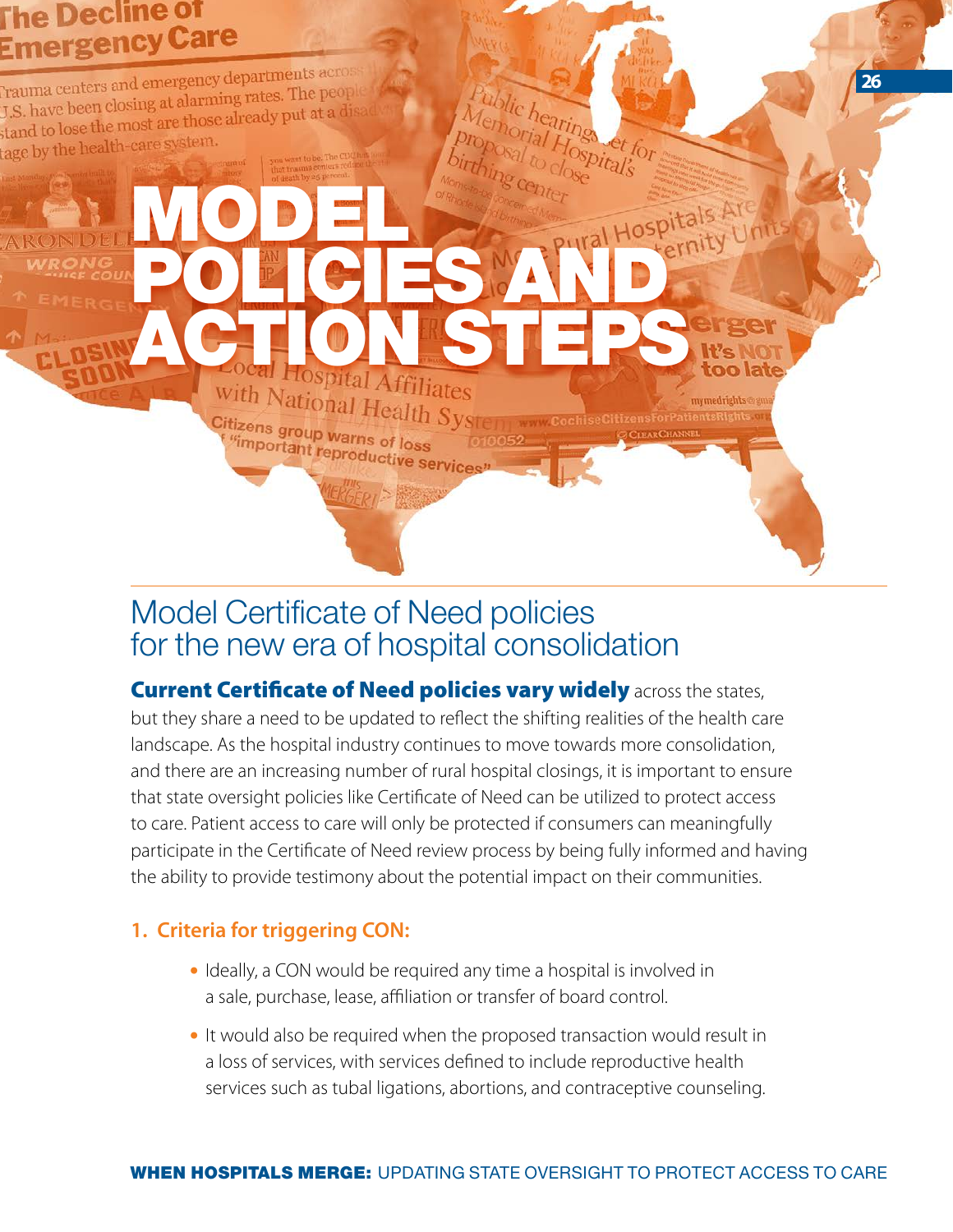#### **2. Organizational structure of review board and transparency:**

- The board reviewing the CON application should be composed based on set criteria in the CON statute (or regulations) to encourage diversity and safeguard against political pressure.
- The review board should be required include members of the community, consumer advocates as well as health experts from various fields.
- No more than 50% of the members should be representatives of institutional health care providers because of their tendency to vote for each other's projects and move each other forward.

#### **3. Review standards:**

- The standards for reviewing a CON should be publicly available and established by regulation/statute.
- The review should include a comprehensive, independently performed health needs assessment that analyzes health needs of the community (defined broadly), the availability of services in the community, transportation and other access needs and a comprehensive assessment of the impact of the proposed change on the availability and access to key services. Alternatively, if an existing state health planning document identifies the health needs of the affected hospital service area, it can be used in the review process.

#### **4. Communications with the public:**

- To ensure that the CON process is transparent and consumers can have the opportunity to meaningfully engage in review of proposed changes to the hospitals in their community, the Department of Health (or similarly situated department handling CON in the state) should provide adequate information to the public, focusing on anyone likely to be impacted by the transaction. Information should be in multiple languages, culturally sensitive, and easy to access in multiple platforms.
- There should an easily navigable website with all relevant CON documents available for download. There should be summaries of each proposed transaction including the above required impact statements written in plain English and other languages spoken in the community. All information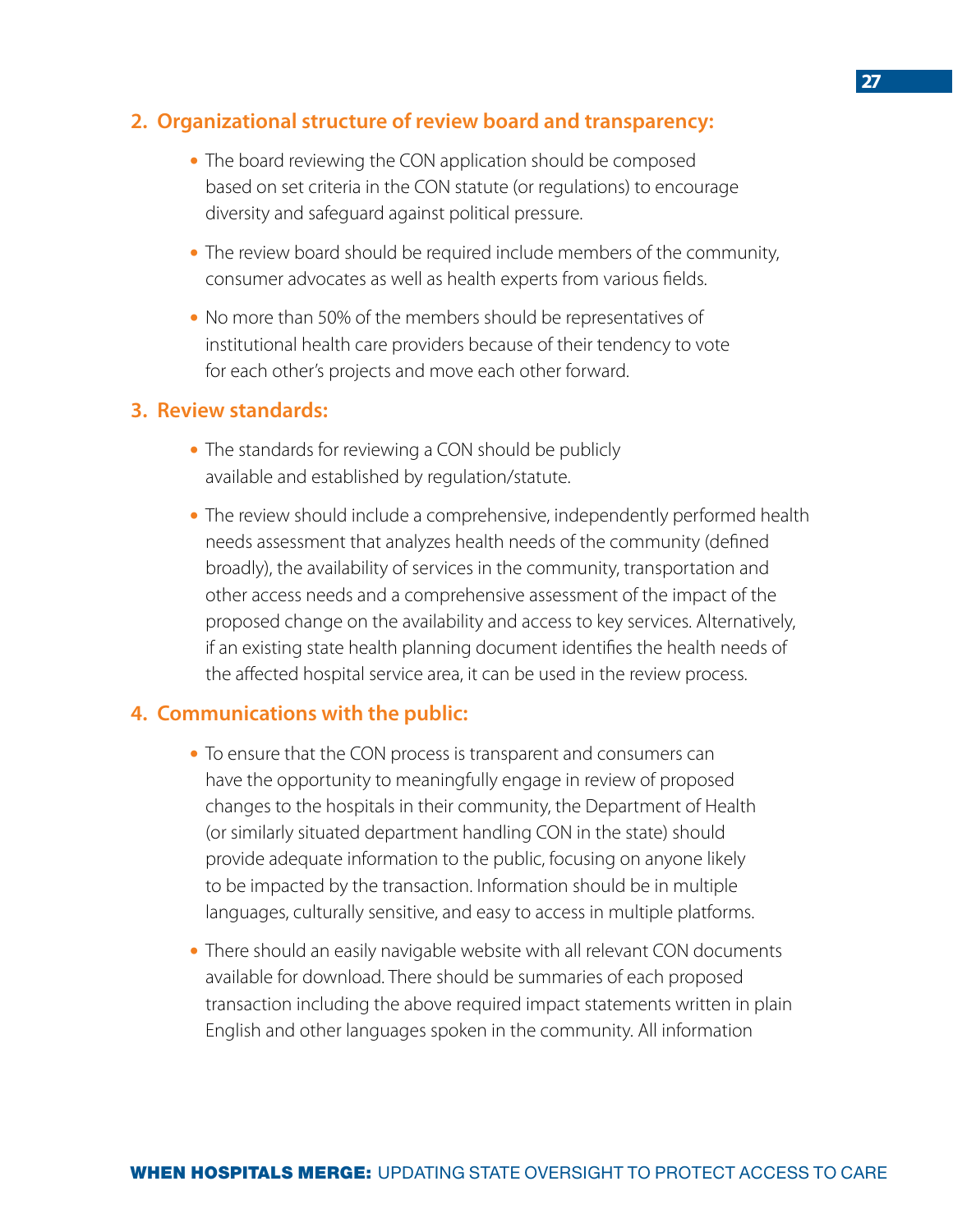about regulations, meetings and details about submitting comments should be available on this website in an easy to find, easy to read format.

• All such information should also be submitted to at least one local newspaper for publication, posted in local health centers and distributed to local officials who can disseminate the information to their constituencies.

#### **5. Accountability and public engagement**

- Most vital to a more robust CON process is the way it facilitates and relies on meaningful public engagement. There should be a opportunity for affected members of the public, and their representatives, to obtain key CON documents submitted by the applicants and to submit written comments on CON applications.
- In addition, for hospital CON applications, there should be a requirement that public hearings should be held at the location of the proposed transaction, (as opposed to only in the state capital) upon request by affected consumers.
- There should be time allotted for testimony from consumers and advocates.

#### **6. Post approval review and enforcement**

- In addition to hearings and comments during the approval process, a robust CON process will include the ability for the public to request a post-approval review process, or a have the ability to appeal any decision made on the CON.
- There needs to be an enforcement mechanism in place whereby the Department of Health or another regulatory body must perform a review of the CON conditions at one year, two year and five year intervals to ensure requirements are being carried out.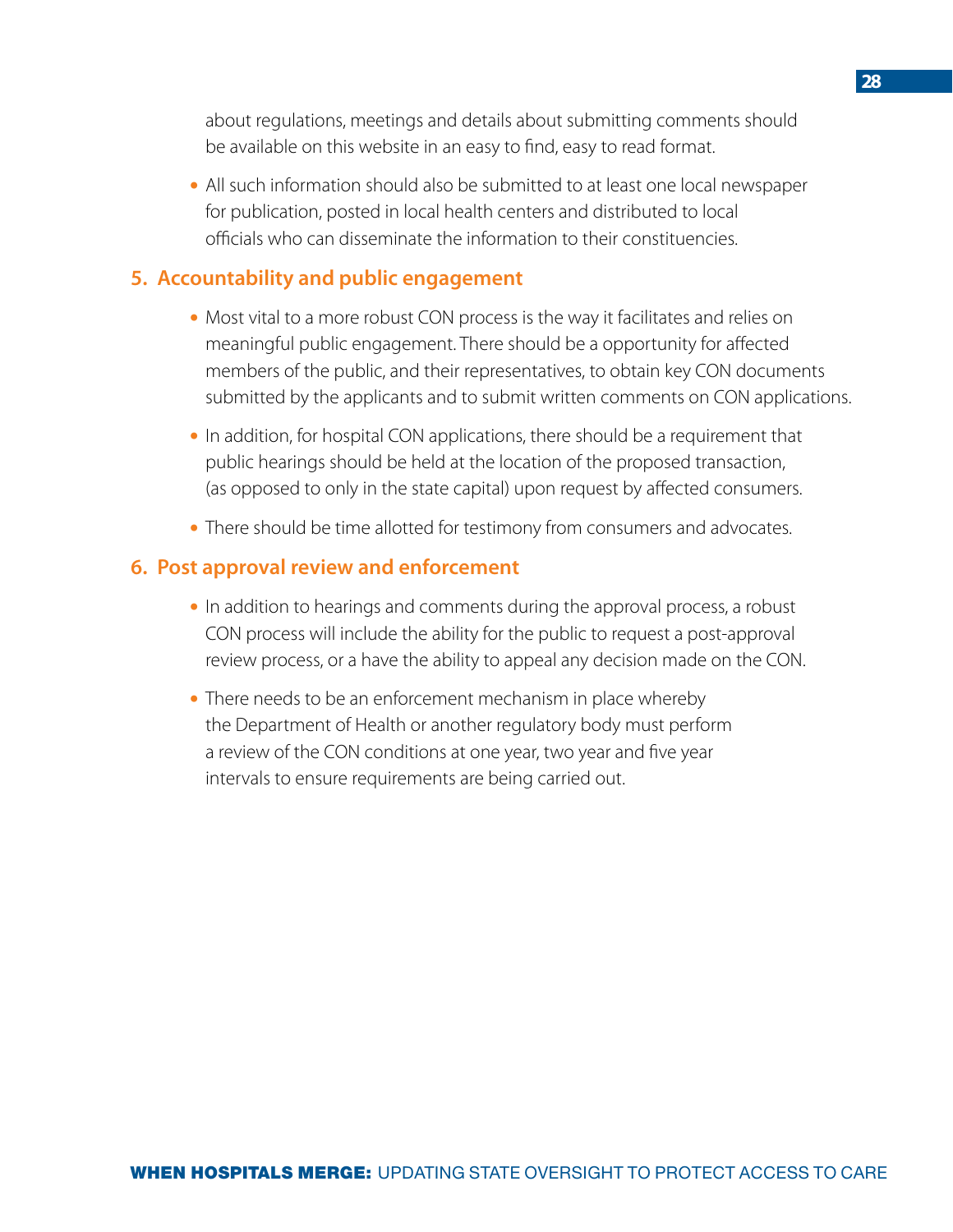## <span id="page-29-0"></span>Action steps for advocates

There are many ways to get involved to protect access to health care when hospitals merge. Advocates can learn about their state's Certificate of Need policies, employ them to the maximum extent possible when cases arise and document the impact of gaps in their state's policies in order to push for stronger state oversight of proposed hospital transactions.

### **Here are some recommended action steps for state consumer health advocates:**

- 1. Get to know the Certificate of Need policies in your state. Start with the information on each state that you can find in this report and get more detail by going to our website, [www.WhenHospitalsMerge.org](http://www.WhenHospitalsMerge.org)
- 2. Review our Model Policies and the CON policies in neighboring or comparable states to see how your state stacks up.
- **3. Engage allies in your state who care about health care access** and start a discussion about whether your state's hospital oversight is strong enough to protect community access to care when hospitals merge. Identify those policies that are weak or missing, and need to be strengthened.
- 4. Identify key health policy makers in your state and push them to analyze the impact of hospital consolidation on consumers in your state.
- **5. Advocate for changes to your state's Certificate of Need laws** to create a more robust system of oversight over hospital consolidation. Is there a hospital merger right now in your community that needs your attention? Contact us for help in identifying aspects of your state's existing hospital oversight laws that you could employ to protect community access to care. Reach us at [www.MergerWatch.org](http://www.MergerWatch.org)

Follow us on **[Facebook](https://www.facebook.com/MergerWatch-219711908043235/)** and **[Twitter](https://twitter.com/mergerwatch)** to keep up with the latest developments.

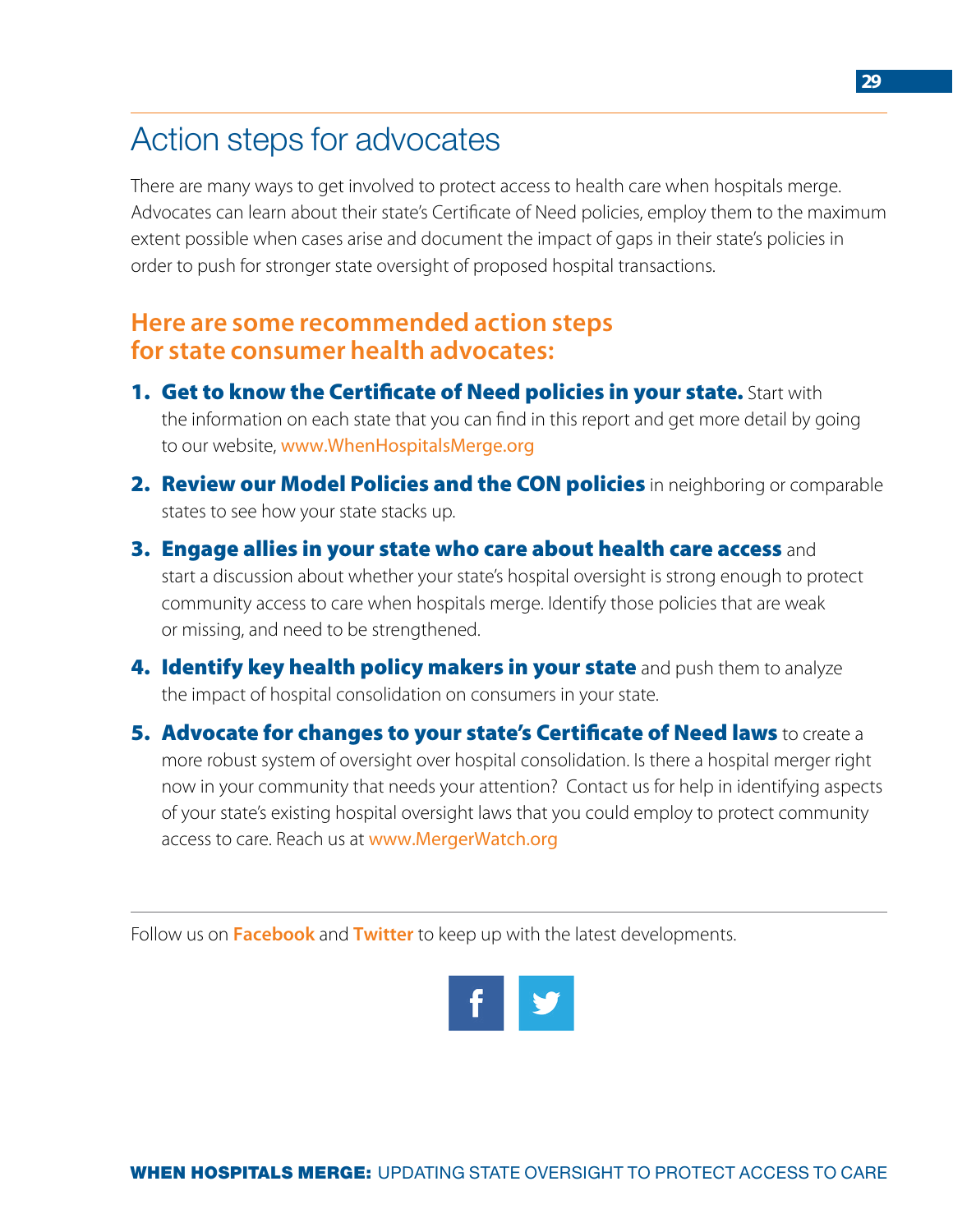<span id="page-30-0"></span>

## **Methodology**

## **Methodology of research and grading**

The MergerWatch Project conducted a review of the laws in each state that regulate proposed hospital transactions, such as mergers, acquisitions and closings. These laws are generally referred to as Certificate of Need (CON) programs, although the name may be different in some states (such as Determination of Need in Massachusetts). We developed a list of key policies within these CON laws that are essential to ensuring that the potential impact of a transaction on community access to care is considered, and that affected consumers are engaged in the review process. Examples of such policies include broad definitions of the types of transactions requiring review (to include affiliations and other looser forms of partnerships), notification of communities that would be affected by a proposed hospital consolidation, and engagement of consumers through such means as public hearings or submission of written comments.

We then evaluated whether these key policies were present in each state's CON program and assigned a point grade from 4 to 0, depending on whether the policy was robust, weak or non-existent. Those policies that we determined to be especially important to achieving an effective hospital oversight system were given extra weight in our grading system. The grades given to each state were assigned based on the weighted score.

MergerWatch recognizes that some states conduct oversight of proposed hospital transactions under laws other than Certificate of Need, a few of which our outlined in the report. California is the only state without a Certificate of Need program that we included in our grading system because its Attorney General Review process so closely mirrors CON. By narrowing our focus to Certificate of Need, we were able to compare a specific type of program among different states.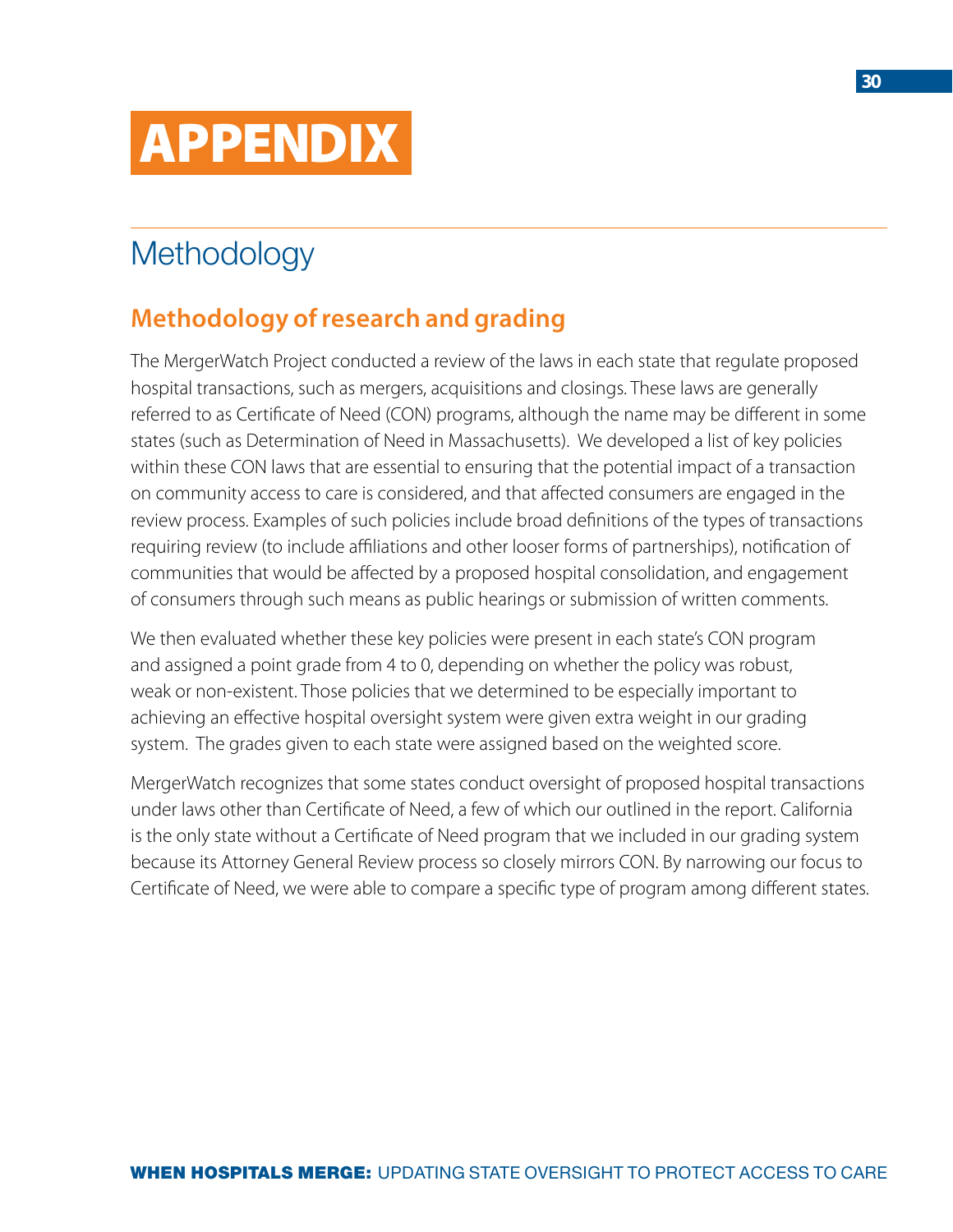## **Methodology of data analysis**

Tables 1, 2 and 3 in this report were prepared by consultant Patricia HasBrouck, MBA, using hospital data acquired from Definitive Healthcare – a health care informatics company whose products include an online database of hospital descriptive, utilization and financial information. The data are updated on a daily basis as information becomes available related to new cost report filings, hospital mergers and acquisitions and other data modifications.

The hospitals included in our analysis are short-term acute-care hospitals that provide a full range of services. Not included are psychiatric, long-term care, rehabilitation, critical access, pediatric, federal and developmental disability facilities. Only hospitals present in the Definitive Healthcare database in January 2016 were included. Bed counts and patient charges information for each hospital come from the most recently-available Medicare Cost Report that is filed annually by every hospital. For most of the hospitals included in this study, the cost report dates to 2014 or 2015.

Our tables reflect the four basic sponsorship types of community hospitals in the United States, as defined by the Center for Medicare and Medicaid Services (CMS): governmental (such as those operated by a municipality), proprietary or for-profit, and two categories of voluntary non-profits: church and other. For purposes of this report and its audience, the term public is used to describe governmental hospitals, for-profit to describe proprietary, and secular non-profit for those hospitals that are not religiously-sponsored.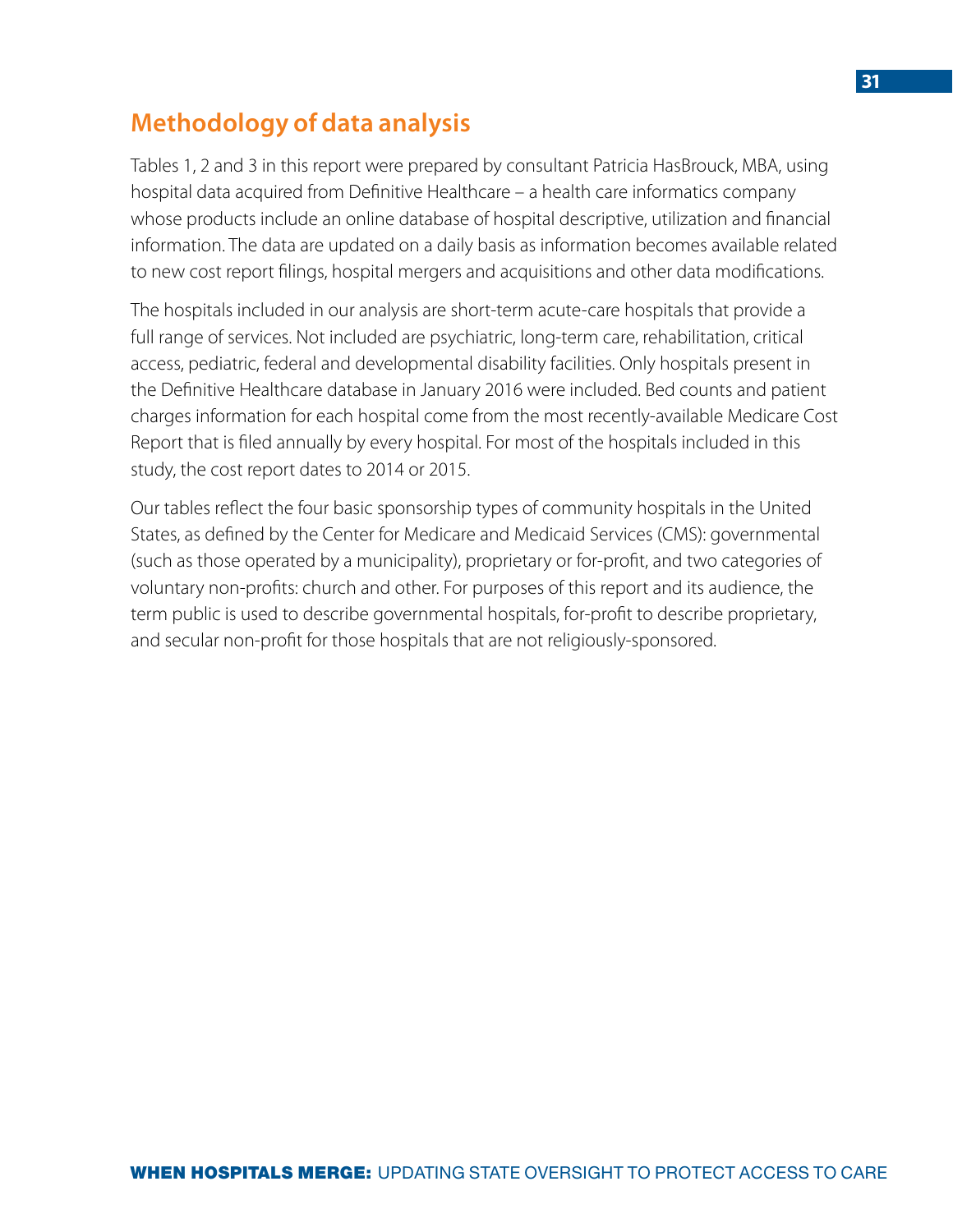## <span id="page-32-0"></span>Other state level review of hospital transactions

## **CON-like review in California**

In California, where there is no Certificate of Need program, the Attorney General is required to review transactions when a non-profit proposes to "sell, transfer, lease, exchange, option, convey, or otherwise dispose of a material amount of assets, or transfer control of assets or operations to another non-profit or for-profit corporation."<sup>44</sup> The Attorney General may consider any factor that is relevant when reviewing the transaction, including: whether the terms and conditions of the transaction are fair and reasonable with no private inurement and consistent with the non-profit purpose; the effects of the transaction on the public; the impact on health care; any significant effects on the availability or accessibility of health care services to the affected community; and whether the transaction is in the public interest.<sup>45</sup> The guidelines for review also specifically state that the Attorney General shall not consent to an agreement whether the seller restricts the type or level of medical services that may be provided at the health facility that is the subject of the agreement.<sup>46</sup>

Information about the review process in California can be found very easily on the Attorney General's website.<sup>47</sup> That information includes, but is not limited to, notices of nonprofit hospital transactions that are being reviewed, the relevant state statutes and regulations about the review process, and an archive of previous transactions that were reviewed by the Attorney General.<sup>48</sup> For this review process, the Attorney General is required to hold a public meeting and public notice of the meeting must be given in a newspaper of general circulation, and if an interested party would like to provide comments on the proposed agreement, then they may submit written or electronic mail to the Deputy Attorney General.<sup>49</sup>

## **Attorney General review of charitable assets**

In most states, even those that do not have Certificate of Need programs, state Attorneys General have the authority to review and regulate hospital mergers and other types of non-profit hospital transactions, due to their long standing authority over charitable assets. When a non-profit is created, the state has an interest in ensuring that the organization is carrying out the charitable

<sup>44.</sup> Cal Corp. Code § 5914(a)(1)(A) (West 2014).

<sup>45.</sup> Cal Corp. Code § 5917 (West 2014).

<sup>46.</sup> Cal Corp. Code § 5917.5 (West 2014).

<sup>47.</sup> *Nonprofit Hospital Transaction Notices*, The California Department of Justice Office of the Attorney General <http://oag.ca.gov/charities/nonprofithosp>, (2014).

<sup>48.</sup> Ibid.

<sup>49.</sup> Cal Corp. Code § 5916 (2014).